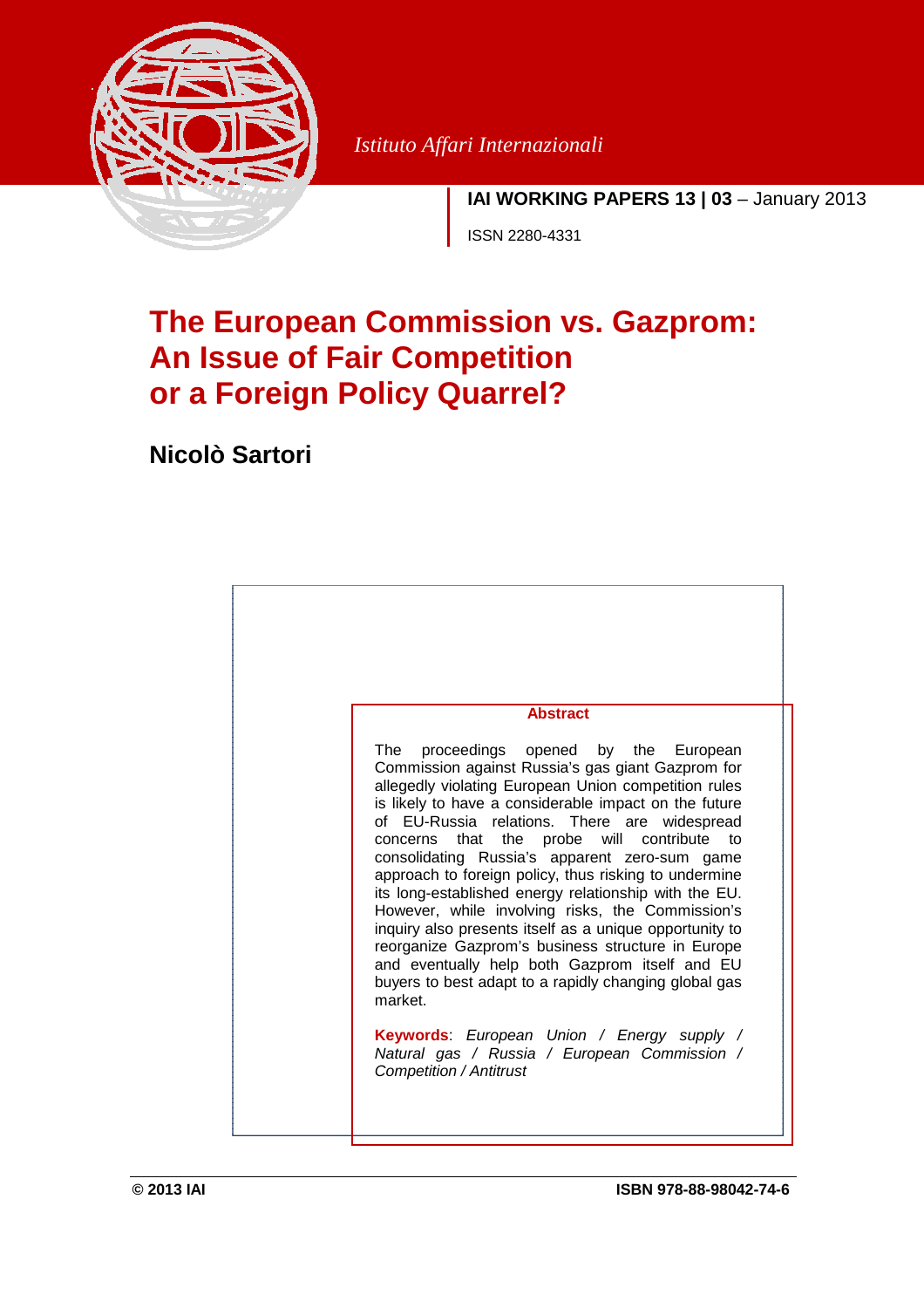# **The European Commission vs. Gazprom: An Issue of Fair Competition or a Foreign Policy Quarrel?**

by Nicolò Sartori<sup>∗</sup>

#### **Introduction**

On 4 September 2012, the European Commission (EC) antitrust branch opened formal proceedings against Gazprom, the Russian state-controlled energy giant, for allegedly violating European Union (EU) competition rules<sup>1</sup>. The initiative - which is likely to ascend to notoriety as the *antitrust clash of the decade*<sup>2</sup> - is the last act of a long and troubled energy relationship between the EU and the Russian company.

From the EU's perspective, the investigation into Gazprom is a legally due action, whose rationale is to ensure fair competition in the European gas market, which historically has been characterized by national monopolistic regimes and in certain countries is still dominated by powerful incumbent energy companies. In line with its institutional role as keeper of EU treaties, the Commission has not only monitored and sanctioned non-compliance with EU competition laws, but has also championed efforts at deeper integration of European markets, including in the utilities sector. Specifically, the EC has pushed for greater liberalization of energy markets through the adoption of a sector-specific regulatory regime. Initiated in the early1990s, the liberalization process has seen the progressive introduction of regulations aimed at ensuring the benefits of an integrated and competitive market - in terms of both security of supply and competitive prices - for European consumers.<sup>3</sup>

Joaquín Almunia, EC Vice President and Commissioner for Competition, has taken care to emphasize that the Commission is not investigating Gazprom for any political reason, but simply because we have to make sure that the company has not abused its dominance in upstream gas supply markets?<sup>4</sup> In other words, according to Commissioner Almunia, the EC's initiative should be understood as a purely technicalbureaucratic procedure entirely dependent on the Commission's mandate to ensure fair competition in the EU. That mandate is indeed one of the defining features of the Commission, which holds significant powers not only to monitor but also to enforce

Paper prepared for the Istituto Affari Internazionali (IAI), January 2013.

<sup>∗</sup> Nicolò Sartori is Researcher in the Security and Defence Area at the Istituto affari internazionali (IAI).

<sup>1</sup> Case No. 39816: Upstream gas supplies in Central and Eastern Europe,

http://ec.europa.eu/competition/elojade/isef/case\_details.cfm?proc\_code=1\_39816.<br><sup>2</sup> Alen Riley, "Commission v. Cognrem: The Antitrust Clash of the Decede" in CERS

Alan Riley, "Commission v. Gazprom: The Antitrust Clash of the Decade", in CEPS Policy Briefs, No. 285 (31 October 2012), [http://www.ceps.eu/node/7433.](http://www.ceps.eu/node/7433)<br><sup>3</sup> For an overview of the EU legislative initiatives for the establishment of the internal energy market see

the website of the European Commission DG Energy:

[http://ec.europa.eu/energy/gas\\_electricity/internal\\_market\\_en.htm.](http://ec.europa.eu/energy/gas_electricity/internal_market_en.htm)<br>4 leaguin Almunia, Rotter warking markets of the asprice of grouth

Joaquín Almunia, Better working markets at the service of growth (SPEECH/12/653), 2nd International [Competition Forum, Warsaw, 27 September 2012, http://europa.eu/rapid/press-release\\_SPEECH-12-](http://europa.eu/rapid/press-release_SPEECH-12-653_en.htm) 653\_en.htm.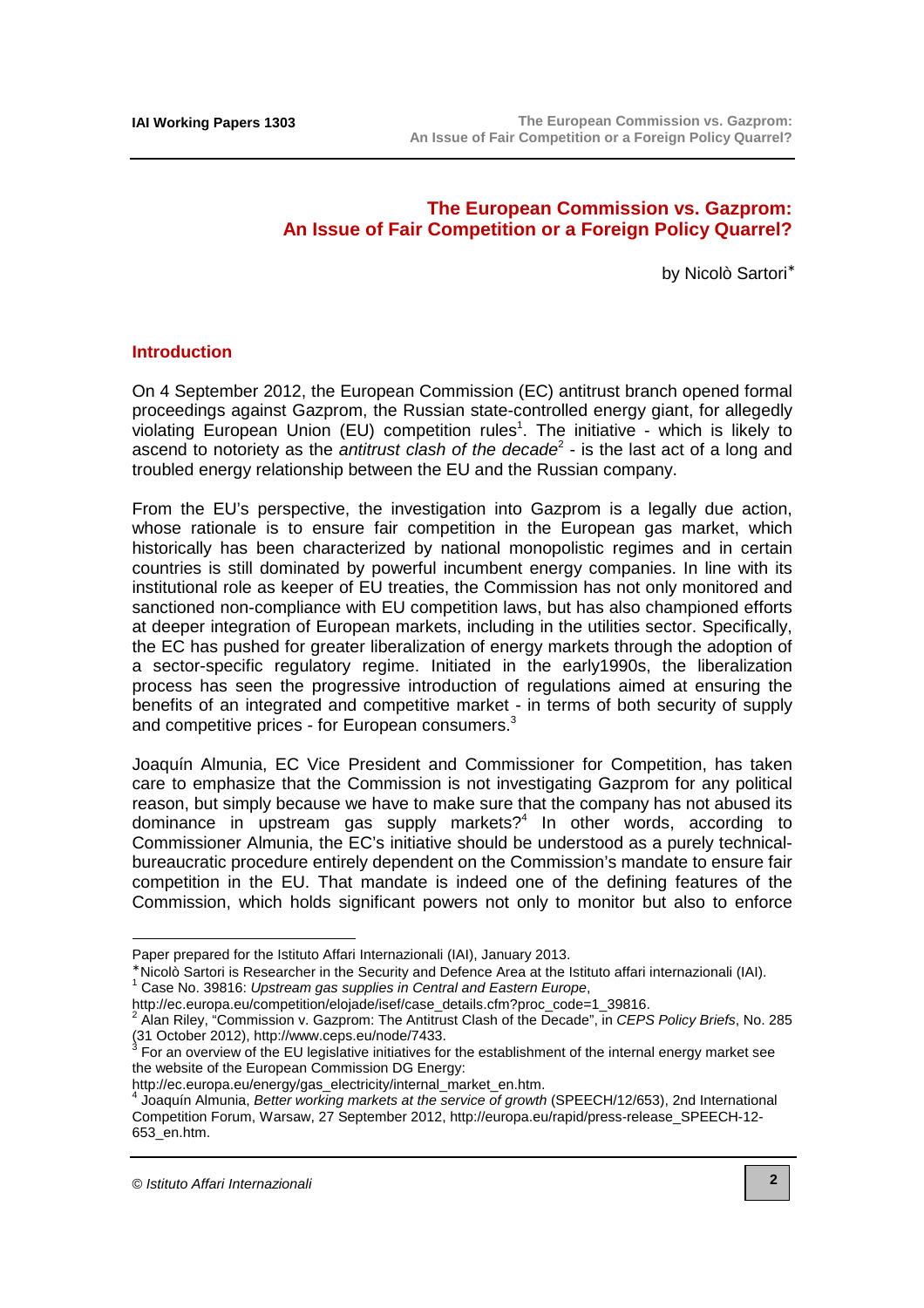compliance with EU competition laws. The extent of such powers can be appreciated if one considers that the EC acts, at one and the same time, as policymaker (thanks to its power to initiate the legislative process) as well as investigator and judge (a reflection of its strong antitrust competencies). For years that approach has been backed by both the European General Court and its superior appeal body, the European Court of Justice (ECJ), which explicitly refer to the principle of fair competition as a "fundamental objective" of the Community, or as a "general principle of EU law".<sup>5</sup> Global players the size of Microsoft, Intel and General Electric - among others - have all experienced the iron fist of the Commission firsthand.

By contrast, Russia sees the antitrust move as a political "attempt […] to pressure Gazprom and influence prices and the result of commercial negotiations".<sup>6</sup> The EC investigation can hardly be taken light-heartedly by Russia's political elite, since Gazprom is a state-controlled firm in which top Russian officials (elected and unelected) have a stake and which plays a significant role in the country's foreign policy. Russia's leaders themselves openly acknowledge that energy - which contributes to around half of Russia's federal budget - is a critical asset both domestically and on the international stage. On the home front, energy-originated money is spent on welfare programmes that Russia's government considers essential in ensuring social stability, while internationally Russia's huge resources contribute to securing its role as a leading global player.

The critical importance of energy for modern Russia was highlighted by no other than President Vladimir Putin himself, who in his 1999 doctoral dissertation referred to Russia's oil and gas industry as a means to strengthen Russia's hand on the international stage. $7$  Since 2004, the Russian government has enforced this principle by taking over control of the energy sector with the establishment of national champions. Gazprom, which owns 70 percent of Russia's natural gas reserves, plays a pivotal role in this scheme. As Alexander Medvedev, Director General of Gazpromexport, once remarked: "as the Russian state owns 50.02 percent of Gazprom Group, it is hardly surprising that the majority shareholder takes an interest in the company's operations".<sup>8</sup> It should really come as no surprise then that, seen from Moscow, the EC investigation looks like a political attempt to curb Russia's interests in Europe, rather than a due procedure against a potential violator of technical regulations.

This paper tries to shed light on the implications of the Commission-Gazprom clash by describing, first, the nature and the drivers of the EC initiative in the context of the

[http://ssrn.com/abstract=1970081.](http://ssrn.com/abstract=1970081)<br><sup>6</sup> Cetherine Belten, Alex Barker and

<sup>————————————————————&</sup>lt;br><sup>5</sup> Ben Van Rompuy, "The Impact of the Lisbon Treaty on EU Competition Law: A Review of Recent Case Law of the EU Courts", in Antitrust Chronicle, Vol. 12, No. 1 (Winter 2011),

Catherine Belton, Alex Barker and Joshua Chaffin, "Kremlin Shield from EU Probe", in The Financial *Times*, 11 September 2012.<br><sup>7</sup> Martha Brill Olcott, "Vladimir Putin and the Geopolitics of Oil", paper prepared for the Baker Institute

research project on The Energy Dimension in Russian Global Strategy, October 2004,

[http://bakerinstitute.org/publications/vladimir-putin-and-the-geopolitics-of-oil.](http://bakerinstitute.org/publications/vladimir-putin-and-the-geopolitics-of-oil) See also Harley Balzer, "The Putin Thesis and Russian Energy Policy", in Post-Soviet Affairs, Vol. 21, No. 3 (July-September 2005), p.

<sup>210-225.&</sup>lt;br><sup>8</sup> Alexander Medvedev, "Is Gazprom's Strategy Political?", in *Europe's World*, No. 9 (Summer 2008), p. 63, [http://www.europesworld.org/portals/0/PDF\\_version/EW9\\_FINAL\\_ENG.pdf.](http://www.europesworld.org/portals/0/PDF_version/EW9_FINAL_ENG.pdf)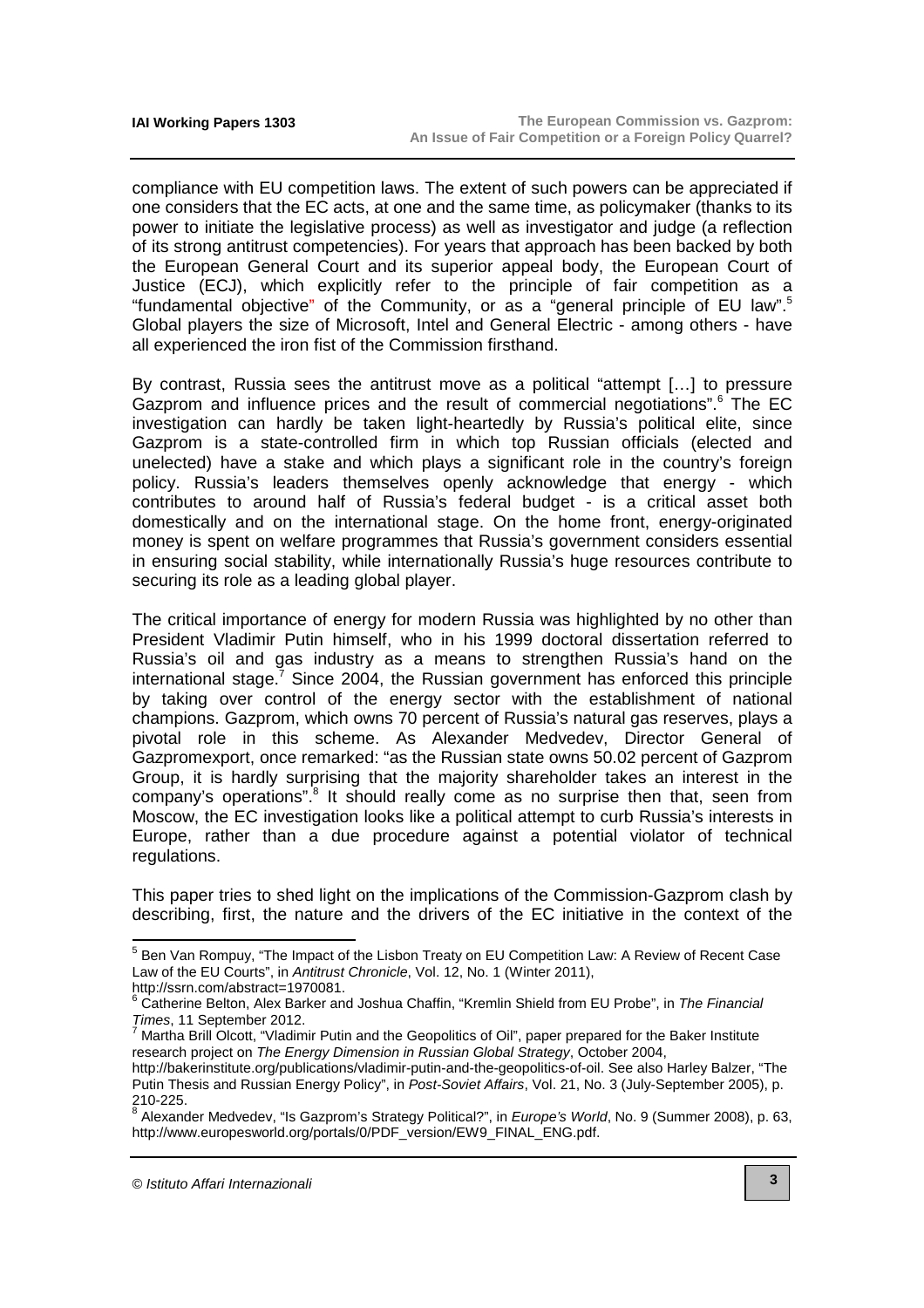broader EU-Russia gas relationship. Secondly, it analyses Russia's reaction to the investigation with the aim of evaluating whether the issue can eventually be solved through formal EU antitrust procedures or warrants the activation of foreign policy dispute settlement practices.

## **1. The Commission's proceedings against Gazprom**

At the end of September 2011, EU antitrust officials made unannounced inspections of the premises of energy companies in ten Central and Eastern European member states. Eleven companies confirmed to have been subject to controls, including Gazprom-controlled Gazprom Germania in Berlin and Vemex in Prague.<sup>9</sup> The Commission's action was aimed at verifying whether these companies had engaged in anticompetitive behaviour in breach of EU antitrust rules or, alternatively, whether they had information concerning such activities.<sup>10</sup>

Almost one year later, on 4 September 2012, the EC opened a formal proceeding to investigate whether Gazprom is abusing its dominant market position in Central and Eastern Europe's gas supply markets.<sup>11</sup> The Commission claims that information gathered during the 2011 inspection may point to three potentially anticompetitive practices that are in breach of Art.102 of the Treaty on the Functioning of the European Union (TFEU): market partitioning, barriers to supply diversification, and unfair pricing.<sup>12</sup> The initiation of proceedings does not mean that the Commission has conclusive evidence of infringement, but simply that it will further investigate the case as a matter of priority.

In the past the EC has been particularly active in this domain through investigations into big European energy companies such as Italy's ENI, France's Gaz de France (GDF), and Germany's E.On and RWE, as well as major foreign suppliers (see below). The Commission's effort to correct these uncompetitive practices, therefore, is not an isolated proceeding against Gazprom but part of a broader antitrust effort which has involved many key operators active in European energy markets.

 $9$  Other energy companies involved in the investigations are RWE AG and E.ON Ruhrgas in Essen, RWE Transgaz in Prague, E.ON Magyarország in Budapest, OMV and Econgas in Vienna, PGNiG in Warsaw, LietvosDujos in Vilnius, and SPP in Bratislava.

<sup>10</sup> EU, Antitrust: Commission confirms unannounced inspections in the natural gas sector (MEMO/11/641), 27 September 2011, [http://europa.eu/rapid/press-release\\_MEMO-07-186\\_en.htm.](http://europa.eu/rapid/press-release_MEMO-07-186_en.htm)

<sup>&</sup>lt;sup>11</sup> EU, Antitrust: Commission opens proceedings against Gazprom (IP/12/937), 4 September 2012, [http://europa.eu/rapid/press-release\\_IP-12-937\\_en.htm.](http://europa.eu/rapid/press-release_IP-12-937_en.htm) 

According to Art.102 of the Treaty on the Functioning of the European Union (TFEU), "Any abuse by one or more undertakings of a dominant position within the internal market or in a substantial part of it shall be prohibited as incompatible with the internal market in so far as it may affect trade between Member States. Such abuse may, in particular, consist in: (a) directly or indirectly imposing unfair purchase or selling prices or other unfair trading conditions; (b) limiting production, markets or technical development to the prejudice of consumers; (c) applying dissimilar conditions to equivalent transactions with other trading parties, thereby placing them at a competitive disadvantage; (d) making the conclusion of contracts subject to acceptance by the other parties of supplementary obligations which, by their nature or according to [commercial usage, have no connection with the subject of such contracts." See TFEU, http://eur](http://eur-lex.europa.eu/LexUriServ/LexUriServ.do?uri=OJ:C:2008:115:0047:0199:en:PDF)lex.europa.eu/LexUriServ/LexUriServ.do?uri=OJ:C:2008:115:0047:0199:en:PDF.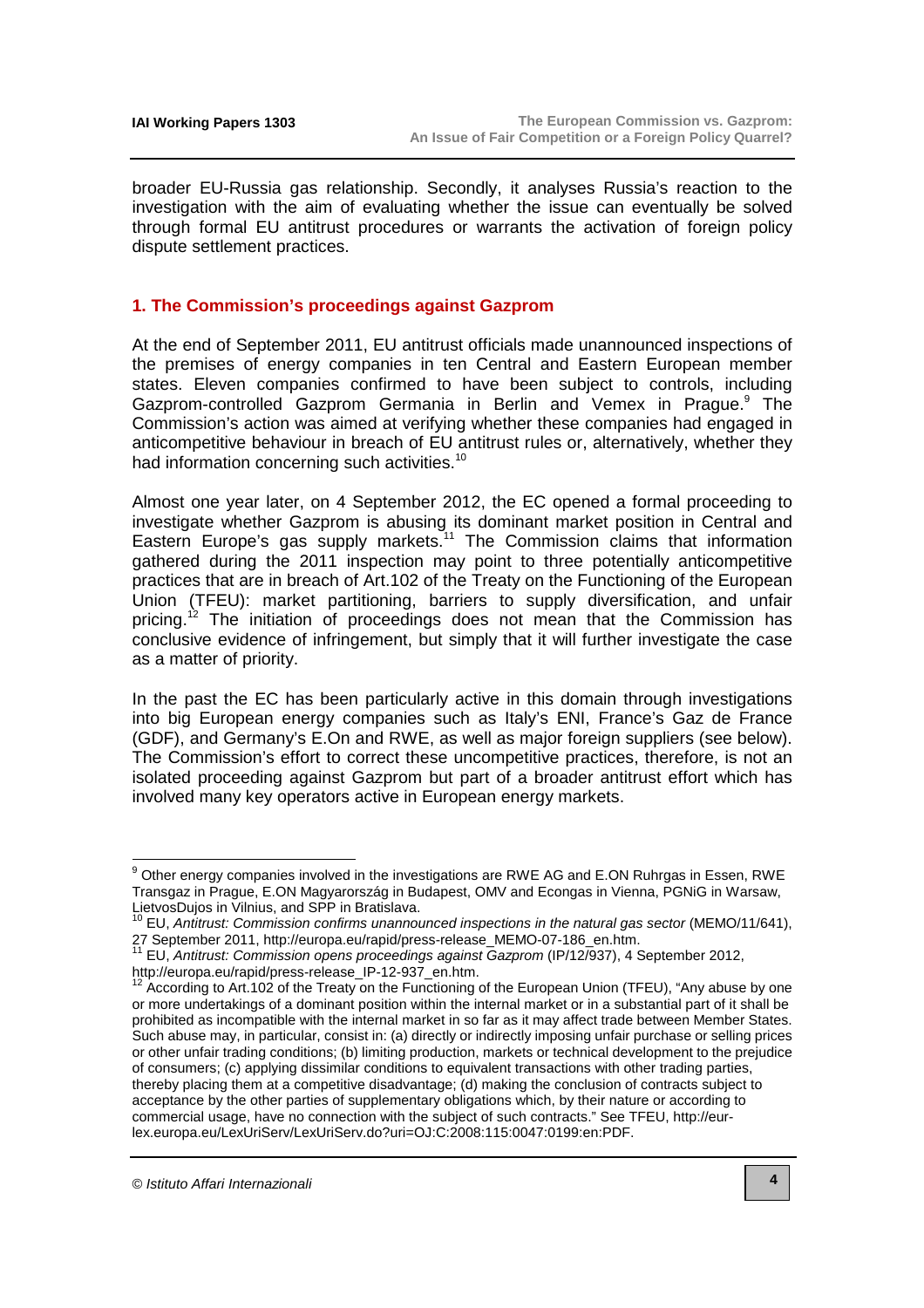## 1.1. Market partitioning

Gazprom is suspected of having hindered the free flow of gas across EU member states by introducing "destination clauses" in its supply contracts. Such clauses prohibiting a buyer from re-selling purchased gas to third customers in different countries - have the potential to divide (or "partition") the EU single market into various national sub-markets.<sup>13</sup> Market partitioning is not only incompatible with European competition law, but also in contrast with the EU's commitment to fully integrating national markets by 2014.

This is not the first time that the EC has stepped in to address the issue. A negotiation to abrogate the "destination clauses" was already started in 2001, in the framework of the EU-Russia Energy Dialogue. In 2003 the Commission reached a settlement with both Gazprom and Italy's energy giant ENI, which agreed to remove a number of market-dividing clauses from their existing contracts<sup>14</sup>. In 2005 it was the turn of the Austrian energy company, OMV, which agreed to cancel the clauses from its supply contracts with Gazprom<sup>15</sup>. Investigations also concerned contracts for supply between the Netherlands's Gasunie and Gazprom, although in this case the Commission did not find evidence of any territorial sales restrictions<sup>16</sup>. The Commission's investigations on destination clauses do not exclusively concern Gazprom, but also other major foreign suppliers such as Algeria's Sonatrach<sup>17</sup> and Nigeria's LNG<sup>18</sup>, as well as European gas majors such as GDF.<sup>19</sup>

## 1.2. Barriers to supply diversification

Gazprom is also suspected of having prevented the diversification of gas supply by denying access to its pipeline network to third-party gas suppliers. Gazprom's conduct is believed to be in breach of the so-called Third Party Access (TPA) regime,<sup>20</sup> set up by the European Gas Directive of 1998<sup>21</sup> and further refined and articulated by the second and third energy law packages (Directives 2003/55/EC $^{22}$  and 2009/73/EC $^{23}$ ,

 $\overline{a}$ 

<sup>&</sup>lt;sup>13</sup> Jonathan P. Stern, The Future of Russian Gas and Gazprom, Oxford and New York, Oxford University Press, 2005, p. 132-133.

 $14$  EU, Commission reaches breakthrough with Gazprom and ENI on territorial restriction clauses (IP/03/1345), 6 October 2003, [http://europa.eu/rapid/press-release\\_IP-03-1345\\_en.htm.](http://europa.eu/rapid/press-release_IP-03-1345_en.htm)

<sup>&</sup>lt;sup>15</sup> EU, Competition: Commission secures improvements to gas supply contracts between OMV and

Gazprom (IP/05/195), 17 February 2005, [http://europa.eu/rapid/press-release\\_IP-05-195\\_en.htm.](http://europa.eu/rapid/press-release_IP-05-195_en.htm) EU, Commission reaches breakthrough with Gazprom and ENI ..., cit.

<sup>&</sup>lt;sup>17</sup> EU, Commission and Algeria reach agreement on territorial restrictions and alternative clauses in gas

supply contracts (IP/07/1074), 11 July 2007, [http://europa.eu/rapid/press-release\\_IP-07-1074\\_en.htm.](http://europa.eu/rapid/press-release_IP-07-1074_en.htm) <sup>18</sup> EU, Commission settles investigation into territorial sales restrictions with Nigerian gas company NLNG

<sup>(</sup>IP/02/1869), 12 December 2002, [http://europa.eu/rapid/press-release\\_IP-02-1869\\_en.htm.](http://europa.eu/rapid/press-release_IP-02-1869_en.htm) 

<sup>19</sup> EU, Commission confirms that territorial restriction clauses in the gas sector restrict competition (IP/04/1310), 26 October 2004, [http://europa.eu/rapid/press-release\\_IP-04-1310\\_en.htm.](http://europa.eu/rapid/press-release_IP-04-1310_en.htm)

 $^{20}$  The refusal to grant access has in the present case also been tackled as a potential abuse or a restrictive concerted practice.

 $^{21}$  EU, Directive 98/30/EC concerning common rules for the internal market in natural gas, 22 June 1998, [http://eur-lex.europa.eu/LexUriServ/LexUriServ.do?uri=CELEX:31998L0030:en:NOT.](http://eur-lex.europa.eu/LexUriServ/LexUriServ.do?uri=CELEX:31998L0030:en:NOT)

 $22$  EU, Directive 2003/55/EC concerning common rules for the internal market in natural gas and repealing, 26 June 2003, [http://eur-lex.europa.eu/LexUriServ/LexUriServ.do?uri=CELEX:32003L0055:en:NOT.](http://eur-lex.europa.eu/LexUriServ/LexUriServ.do?uri=CELEX:32003L0055:en:NOT) <sup>23</sup> EU, Directive 2009/73/EC concerning common rules for the internal market in natural gas and repealing,

<sup>13</sup> July 2009, [http://eur-lex.europa.eu/LexUriServ/LexUriServ.do?uri=CELEX:32009L0073:en:NOT.](http://eur-lex.europa.eu/LexUriServ/LexUriServ.do?uri=CELEX:32009L0073:en:NOT)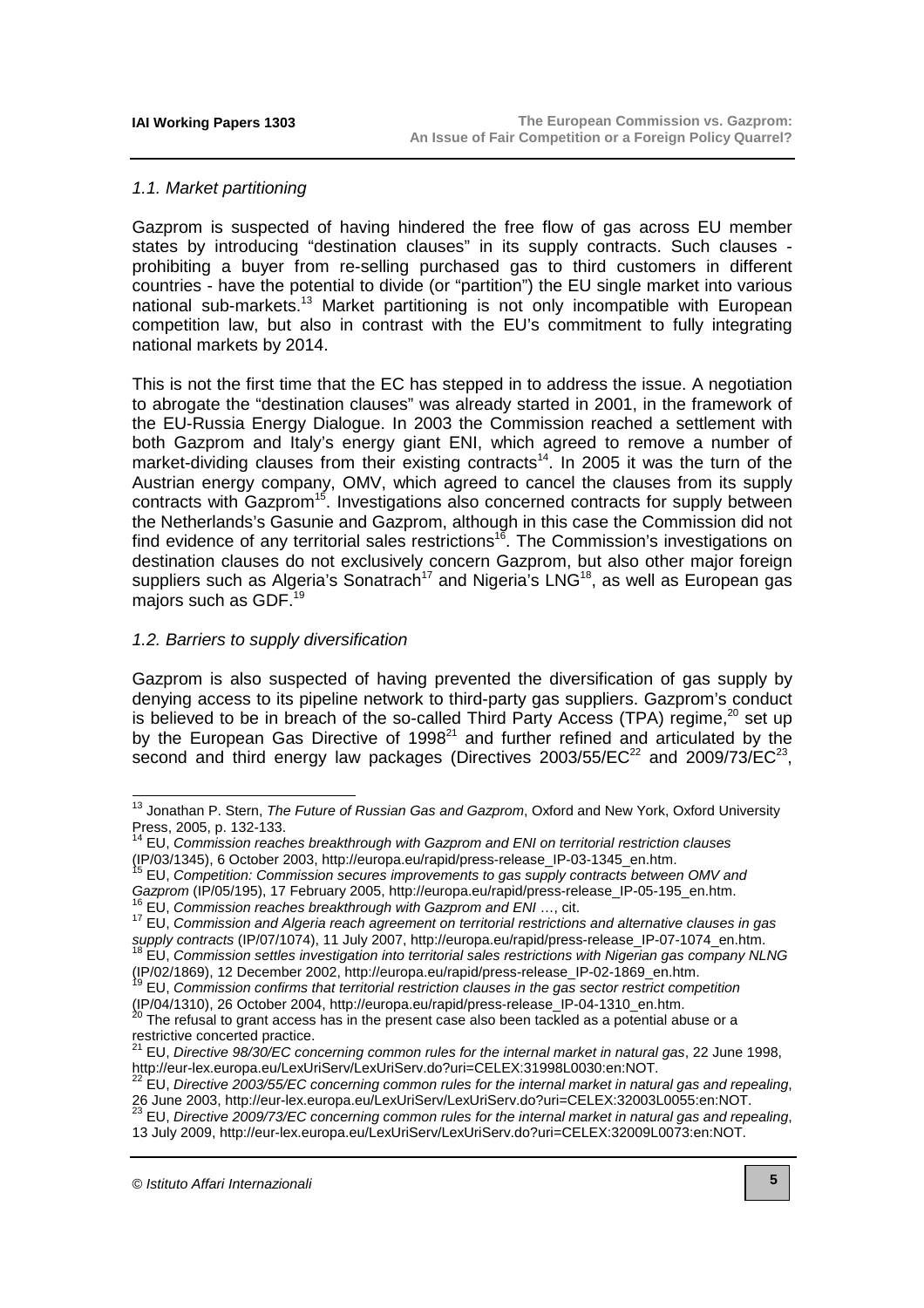respectively). The TPA regime mandates incumbent market operators to provide new suppliers and shippers with unhindered access to their pipelines system.

In the past, the EC struggled to correct this particular typology of uncompetitive practice. At the end of the 1990s the Commission opened an investigation against five big European companies - including Gasunie, GDF, and Germany's BEB, Ruhrgas and Thyssengas - for their refusal to grant a Norway-based subsidiary of Marathon, a US firm, access to their European gas pipelines.<sup>24</sup> In 2005 the Commission launched an Energy Sector Inquiry,<sup>25</sup> which was followed by a number of individual antitrust investigations targeting energy incumbents in various member states. Investigations, which formally started in 2007, involved Belgian monopolist Distrigas,<sup>26</sup> Germany's  $RWE^{27}$  and Italy's ENI,<sup>28</sup> all charged with preventing other suppliers from entering their national gas markets in violation of EU rules. In 2008 it was GDF that came into the spotlight for allegedly barring foreign companies from "downstream supply markets for natural gas in France",<sup>29</sup> while in 2009 Germany's E.ON was charged by the EC of abusing its dominant position by refusing to ensure long-term access to its gas transmission system to other suppliers. $30$ 

#### 1.3. Unfair pricing

 $\overline{a}$ 

Finally, the Commission claims that Gazprom imposes unfair prices on customers by selling its gas through long-term take or pay contracts which link the price of gas to the price of oil. According to Commissioner for Energy Günther Öttinger, "[Russian] gas in some member states is up to 30 percent cheaper than in other member states"<sup>31</sup> due to such practices.

Take or pay contracts are agreements in which the buyer agrees to purchase a specific amount of gas or to pay a fee if part of this gas is not purchased. The price of gas sold through a take or pay contact is generally oil-pegged, reflecting a long-established policy by EU countries aimed at securing long-term natural gas contracts. Under this scheme - adopted not only by Gazprom but also by major producers such as

<sup>&</sup>lt;sup>24</sup> Case No. 36246: Marathon/Ruhrgas/GDF et alia,

http://ec.europa.eu/competition/elojade/isef/case\_details.cfm?proc\_code=1\_36246.

<sup>25</sup> European Commission, Decision initiating an inquiry into the gas and electricity sectors pursuant to Article 17 of Council Regulation (EC) No 1/2003, 13 June 2005,

http://ec.europa.eu/competition/sectors/energy/inquiry/14062005\_decision\_en.pdf.

<sup>26</sup> EU, Commission market tests commitments proposed by Distrigas concerning its long-term gas sales contracts in Belgium (IP/07/490), 11 April 2007, [http://europa.eu/rapid/press-release\\_IP-07-490\\_en.htm.](http://europa.eu/rapid/press-release_IP-07-490_en.htm)  $27$  EU, Antitrust: Commission initiates proceedings against RWE Group concerning suspected foreclosure of German gas supply markets [\(MEMO/07/186\), 11 May 2007, http://europa.eu/rapid/press](http://europa.eu/rapid/press-release_MEMO-07-186_en.htm)release\_MEMO-07-186\_en.htm.

 $^{28}$  EU,  $\bar{A}$ ntitrust: Commission initiates proceedings against the ENI Group concerning suspected foreclosure of Italian gas supply markets [\(MEMO/07/187\), 11 May 2007, http://europa.eu/rapid/press](http://europa.eu/rapid/press-release_MEMO-07-187_en.htm)release\_MEMO-07-187\_en.htm.

<sup>&</sup>lt;sup>29</sup> EU, Antitrust: Commission opens formal proceedings against Gaz de France concerning suspected gas supply restrictions [\(MEMO/08/328\), 22 May 2008, http://europa.eu/rapid/press-release\\_MEMO-08-](http://europa.eu/rapid/press-release_MEMO-08-328_en.htm) 328\_en.htm.

 $30$  Case No. 39317: E.On gas foreclosure,

http://ec.europa.eu/competition/elojade/isef/case\_details.cfm?proc\_code=1\_39317.

<sup>31</sup> Andrius Sytas and Henning Gloystein, "EU says Russia must accept its gas market rules", Reuters, 14 September 2012, [http://www.reuters.com/article/2012/09/14/eu-gas-gazprom-idUSL5E8KE9YZ20120914.](http://www.reuters.com/article/2012/09/14/eu-gas-gazprom-idUSL5E8KE9YZ20120914)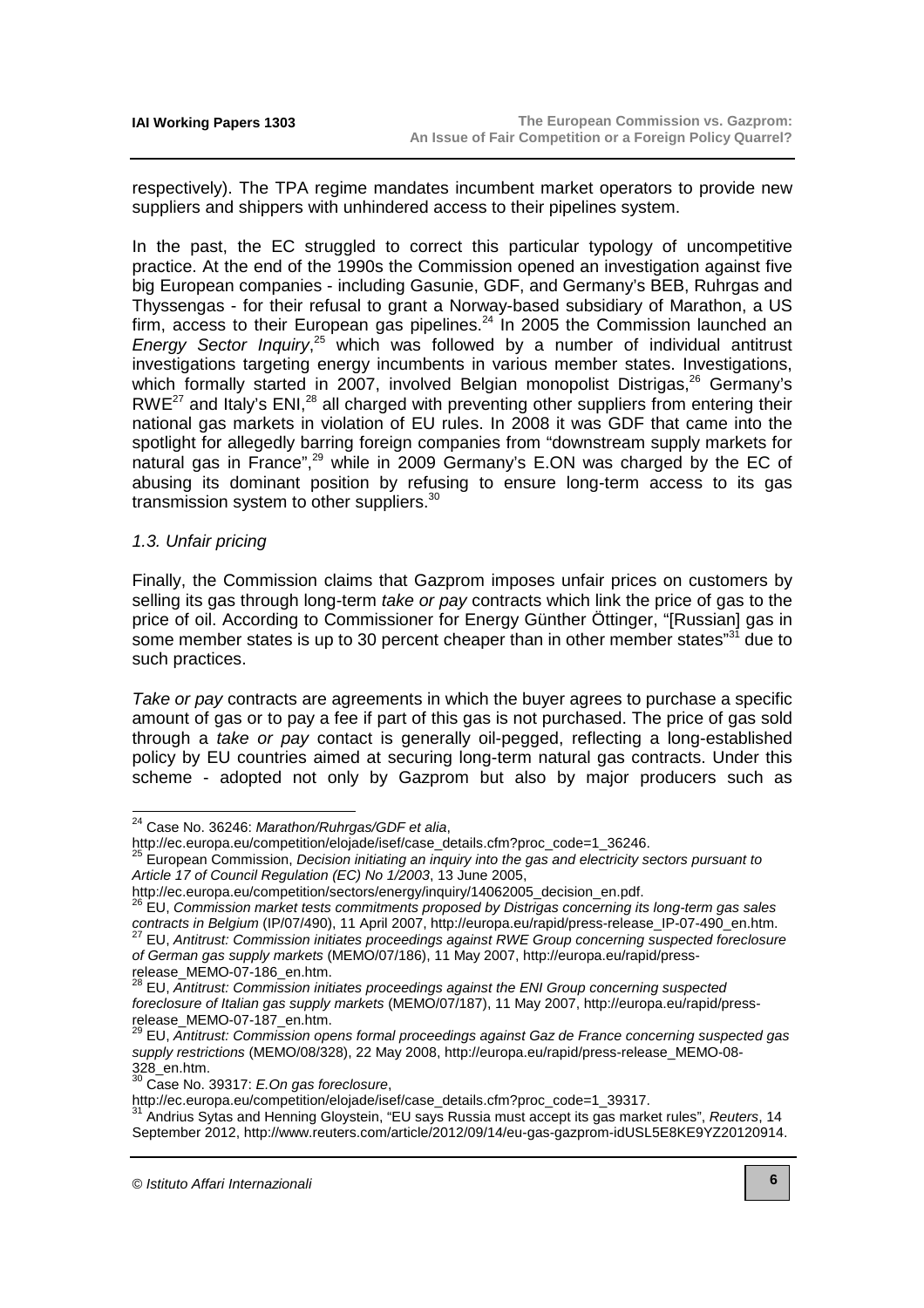Sonatrach and Norway's Statoil - suppliers are assured of constant demand so that they can plan multi-year investments, while supply guarantees for twenty or thirty years allow the buyers to adopt long-term downstream strategies.

However, such practices are now widely believed to produce unfair extra-rents for suppliers and higher gas costs for European consumers. Before the probe into Gazprom, the EC never examined the take or pay clause and the oil price linkage used by these companies in their supply contracts. Until recently the German Federal Court of Justice was the only public authority in Europe that had the opportunity to examine the legality of oil price-based adjustments.<sup>32</sup> It found that they offer the possibility of an illegitimate increase in suppliers' profits, since the price of oil is the sole variable used for the price adjustment of the contracted gas.<sup>33</sup> Recently, RWE Transgas, the Czech Republic's leading gas importer, won a dispute with Gazprom over gas pricing contracts: an Austrian court ruled that the Czech company does not have to pay for unused gas under the take or pay principle.<sup>34</sup>

#### **2. Gazprom's interests in the EU**

Russia and Europe have developed a time-proven gas partnership which dates back to 1969, when ENI signed a twenty-year deal with the Soviet Ministry of Foreign Trade for the supply of a total of a hundred billion cubic meters (bcm) of natural gas. Since the collapse of the Soviet Union, Russia has exported to Europe more than two trillion cubic meters (tcm) of natural gas, a 73 percent increase since the early 1990s.<sup>35</sup> Today Gazprom is the main single gas supplier of the EU. With an annual export of roughly 113 bcm, it accounts for 33 percent of EU gas imports and 24 percent of its total consumption $36$ . However, Gazprom depends on the EU for its sales as much as the EU relies on it for its gas supplies. The Union is by far the largest and most lucrative market for Russian energy exporters. $37$  In 2011, 54 percent of total Russian gas exports went to EU countries, with Germany alone accounting for 15 percent of Gazprom's total sales $38$ 

 $32$  In the past decades oil and natural gas were considered close substitutes for purposes like heating or electricity generation. Today, however, the actual degree of substitutability between the natural gas and oil has substantially decreased, and oil price indexing is believed to be a tool used by suppliers to maintain gas prices high.

<sup>33</sup> Kim Talus, "Long-term natural gas contracts and antitrust law in the European Union and the United States", in The Journal of World Energy Law and Business, Vol. 4, No. 3 (September 2011), p. 279-280, [http://dx.doi.org/10.1093/jwelb/jwr015.](http://dx.doi.org/10.1093/jwelb/jwr015)

 $34$  Alexey Filippov, "Czech company wins case against Gazprom over 'take or pay'", in Russia Today (RT), 25 October 2012, http://rt.com/business/news/czech-rwe-gazprom-dispute-212.<br><sup>35</sup> Tom Smoonk, Bussine Care Frame

Tom Smeenk, Russian Gas For Europe: Creating Access and Choice, The Hague, Clingendael International Energy Programme, July 2010, p. 231-232, [http://www.clingendael.nl/publications/?id=8038.](http://www.clingendael.nl/publications/?id=8038) <sup>36</sup> See ENI, *World Oil & Gas Review 2012*[, September 2012, https://www.eni.com/world-oil-gas-review-](https://www.eni.com/world-oil-gas-review-2012/wogr.shtml) $2012/wogr.shtml.$ <br> $\frac{37}{2}$ 

See sales and revenues data in the latest Gazprom Databook:

[http://www.gazprom.com/investors/reports/2011.](http://www.gazprom.com/investors/reports/2011) In 2008 Europe accounted for 32 percent and 68 percent of Gazprom's sales and revenues, respectively. See Tom Smeenk, Russian Gas For Europe: Creating Access and Choice, cit., p. 220.

 $38$  See ENI, World Oil & Gas Review 2012, cit., p. 85-87.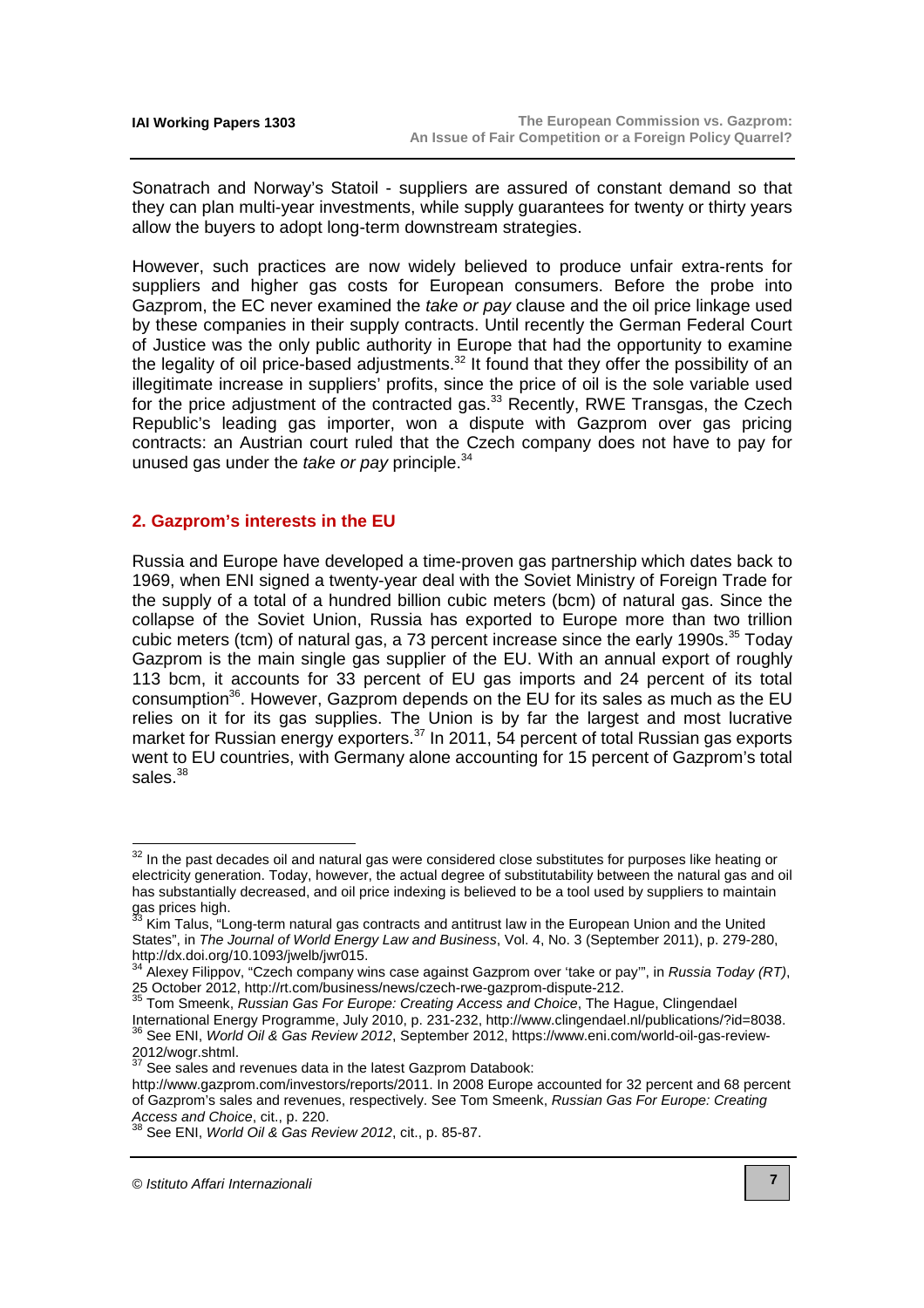Against this backdrop, it comes as no surprise that Gazprom policy and business planners have worked out an industrial strategy aimed at securing the company's position in EU markets. A key component of it are Gazprom's massive investments in European midstream and downstream sectors.

In the *midstream* domain, Gazprom has promoted the diversification of export routes and the realization of its own pipeline capacity in the EU. Gazprom's Yamal-Europe, Nord Stream and the yet to be completed South Stream pipelines have all been conceived as a way to consolidate and expand Gazprom's position of power in the lucrative German and Italian markets. In addition, the pipelines are also meant to reduce Gazprom's dependence on Ukraine, which has so far been the main transit country for gas flowing from Russia to the EU (to a lesser extent, the same reasoning applies to Belarus, also a transit country for Russian exports). Finally, Gazprom has worked on establishing its own pipeline capacity in the EU by purchasing shares of Germany's Wingas, the interconnector between the United Kingdom (UK) and Belgium, and potentially in the BBL pipeline from the Netherlands to the UK (Gazprom has an option for 9 percent of BBL in exchange for an equivalent number of shares of Nord Stream).



#### **Figure 1.** Gazprom's gas storage capacity in Europe

Source: Gazprom, Underground Gas Storage Facilities,

[http://www.gazprom.com/about/production/transportation/underground-storage.](http://www.gazprom.com/about/production/transportation/underground-storage) 

As for the *downstream* market, the Russian company has intensified its acquisitions in the storage sector, which allows it to handle seasonal variations in consumption more efficiently as well as sudden flow interruptions during peak seasons (see Figure 1).

© Istituto Affari Internazionali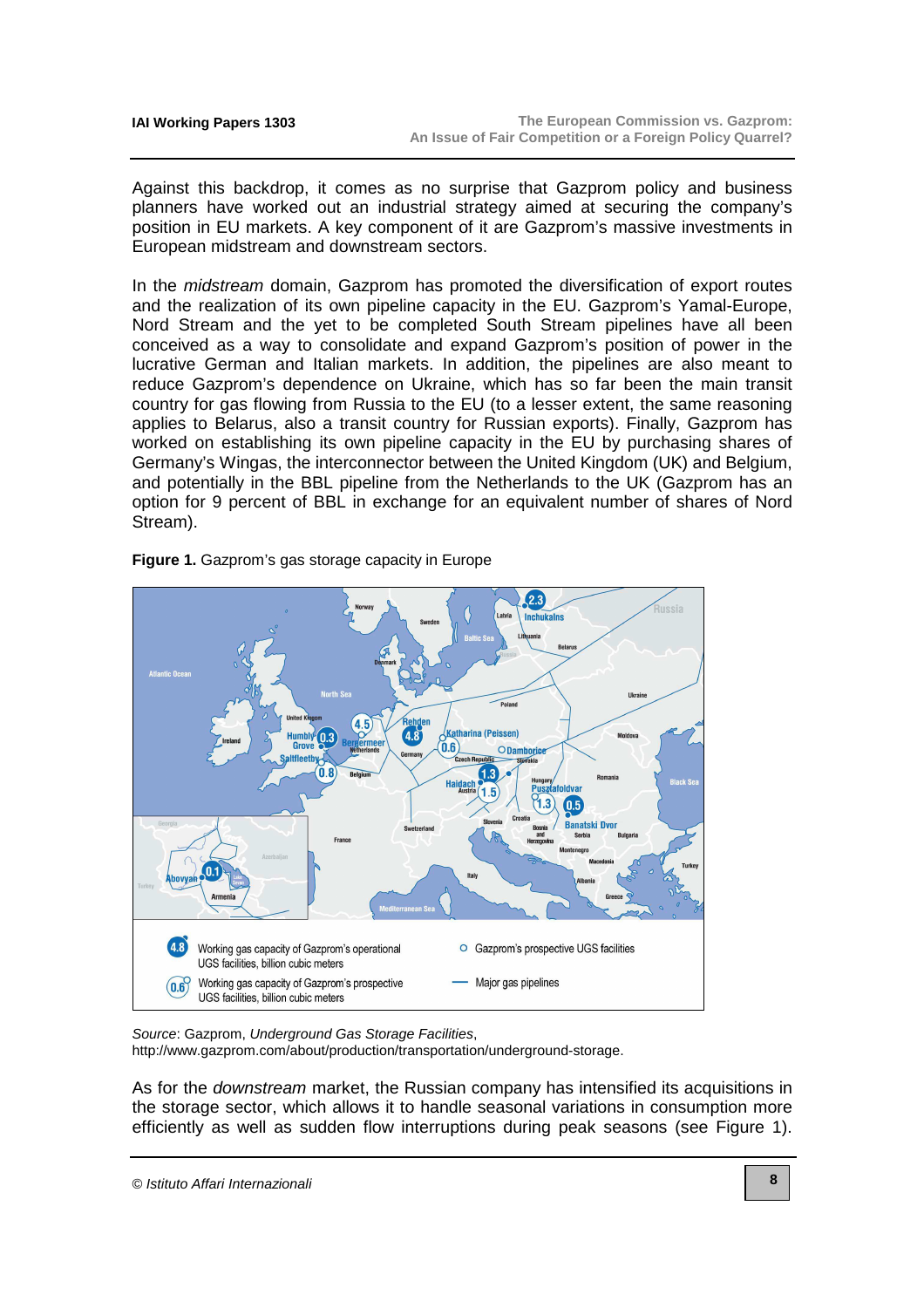From 2006 to 2011, the company's gas storage capacity in Europe increased from 1.4 to 3.0 bcm<sup>39</sup>, in line with its target to reach 5 bcm by 2015. Today, Gazprom operates (via Wingas) the German gas storage in Rehden (the largest in Europe, with a volume of more than 4 bcm) and the Haidach storage facility in Austria (2.6 bcm). The company is currently participating in the construction of another facility, Katharina, near Bernburg in Germany, and by 2014 will acquire further 1.9 bcm of storage capacity in the Dutch Bergermeer gas storage centre. Finally, under a lease agreement with the Netherlands' Vitol, Gazprom has ensured access to 75 percent of the Humbly Grove facility in the UK, until 2016. The Russian giant is also considering taking part in further gas storage projects in Austria, Belgium, Czech Republic, France, Romania, Slovakia and the UK. Deeper penetration into EU markets is also being achieved through marketing and trading activities and equity acquisitions in power and industrial enterprises heavily reliant on Russian gas.

These business strategies are commonly referred to as horizontal and diagonal integration. While they have contributed to creating a strong EU-Russia energy interdependence, the unbalanced nature of Russia's gas relations with its EU customers has become a cause of ever growing concern in Brussels, not least because the Kremlin-directed Gazprom has often been seen to use energy supplies as a foreign policy weapon.

As Table 1 shows, Gazprom's market share varies significantly across EU countries. In terms of absolute value, Germany and Italy are the largest consumers of Russian gas. However, Gazprom is relatively stronger in Central/Eastern Europe. Although the absolute volumes supplied are considerably smaller, Gazprom provides Central and Eastern European countries with a proportionally much higher amount of gas. In fact, while Western European consumers have progressively developed flexible and diversified supply policies, in countries such as the Czech Republic, Estonia, Latvia, Lithuania and Slovakia, the Russian giant still holds a monopolistic position.

According to Russia's detractors, this is the result of Gazprom's strategy to divide the EU in two parts. On the one hand, the company is said to have developed preferential bilateral relations with key Western European customers, to which it gives some concessions, particularly granting cheaper gas prices and better contractual conditions. On the other hand, Gazprom is said to have established unfair business practices resulting in heavy dependence and higher gas prices in Eastern Europe, in order to preserve Russia's economic leverage and exert its political influence on the region. This approach would help explain the gas prices differentials - hardly attributable to market forces - between Russia-friendly powerhouses such as Germany and weaker and "Russia sceptic" countries such as Lithuania.<sup>40</sup> From this perspective, the EC's investigation into Gazprom's potential abuse of its dominant position is not only legally due, but can also be seen as a means to rectify a strategic imbalance which Russia has helped create and from which it has greatly benefited at the expense of eastern European citizens.

 $\overline{a}$ 

<sup>&</sup>lt;sup>39</sup> Gazprom, *Annual Report* 2011[, p. 57, http://gazprom.com/f/posts/51/402390/annual-report-2011](http://gazprom.com/f/posts/51/402390/annual-report-2011-eng.pdf) eng.pdf.

<sup>&</sup>lt;sup>40</sup> Jan Techau, "Russia's Geopolitical Gazprom Blunder", in Judy Dempsey's Strategic Europe Blog, 6 November 2012, [http://carnegieeurope.eu/strategiceurope/?fa=49911.](http://carnegieeurope.eu/strategiceurope/?fa=49911)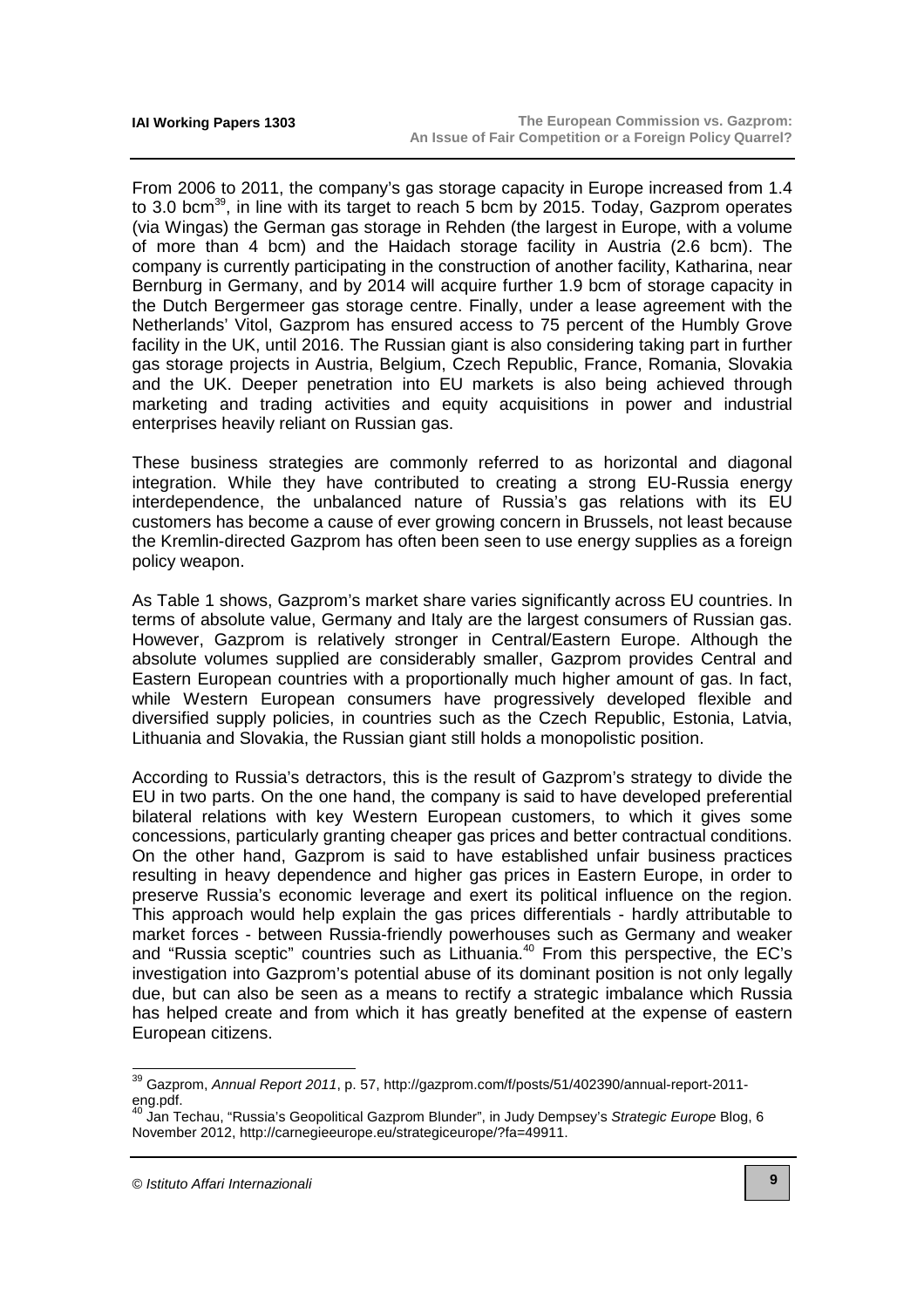| <b>Country</b>        | <b>Imports from Russia (bcm)</b> | Share of total national<br>consumption (%) |
|-----------------------|----------------------------------|--------------------------------------------|
| <b>Austria</b>        | 6.10                             | 65.7                                       |
| <b>Belgium</b>        | 0.29                             | 1.5                                        |
| <b>Bulgaria</b>       | 2.77                             | 85.5                                       |
| <b>Czech Republic</b> | 8.86                             | 100.0                                      |
| <b>Estonia</b>        | 0.62                             | 100.0                                      |
| <b>Finland</b>        | 4.04                             | 100.0                                      |
| <b>France</b>         | 6.13                             | 14.5                                       |
| Germany               | 30.49                            | 40.0                                       |
| Greece                | 2.65                             | 58.2                                       |
| <b>Hungary</b>        | 5.11                             | 45.8                                       |
| <b>Italy</b>          | 19.18                            | 25.0                                       |
| Latvia                | 1.70                             | 100.0                                      |
| Lithuania             | 3.42                             | 100.0                                      |
| Luxembourg            | 0.28                             | 22.7                                       |
| <b>Netherlands</b>    | 1.98                             | 4.8                                        |
| <b>Poland</b>         | 9.87                             | 64.0                                       |
| Romania               | 2.98                             | 21.8                                       |
| <b>Slovakia</b>       | 5.79                             | 100.0                                      |
| <b>Slovenia</b>       | 0.42                             | 47.7                                       |

**Table 1.** Imports of gas from Russia: absolute values and % of total consumptions

Source: ENI, World Oil & Gas Review 2012, cit., p. 66, 85-87.

#### **3. Russia's reaction to the EC investigation**

On 11 September 2012, just a week after the formal opening of the proceeding to investigate Gazprom's business practices in the EU, Russian President Vladimir Putin signed the executive order "On Measures to Protect Russia Federation Interest in Russian Legal Entities' Foreign Economic Activities".<sup>41</sup> On the basis of this measure, "open joint stock companies on the list of strategic enterprises $42$  and their subsidiaries should supply *information on their activities* [...] upon request from the authorities and agencies of foreign countries, international organisations, associations and groups of foreign countries, only subject to prior consent of a respective federal executive body authorised by the Russian Government". Moreover, these "strategic companies" need

j

<sup>&</sup>lt;sup>41</sup> Russia Presidency, Executive order on measures protecting Russian interests in Russian legal entities' foreign economic activities, Moscow, 11 September 2012, [http://eng.news.kremlin.ru/news/4401.](http://eng.news.kremlin.ru/news/4401)

 $42$  Strategic enterprises are companies carrying out business activities in strategic sectors, including services provided by natural monopolies. These activities include trunk pipeline transportation of crude oil and oil products, transportation by rail, television and radio broadcasting in certain territories, and the deployment, construction, commissioning and decommissioning of nuclear installations. For a complete list of strategic enterprises see Hogan Lovells, The Law on Foreign Investments in Russian Strategic Companies, December 2011, [http://www.hoganlovells.com/newsmedia/pubDetail.aspx?publication=7442.](http://www.hoganlovells.com/newsmedia/pubDetail.aspx?publication=7442)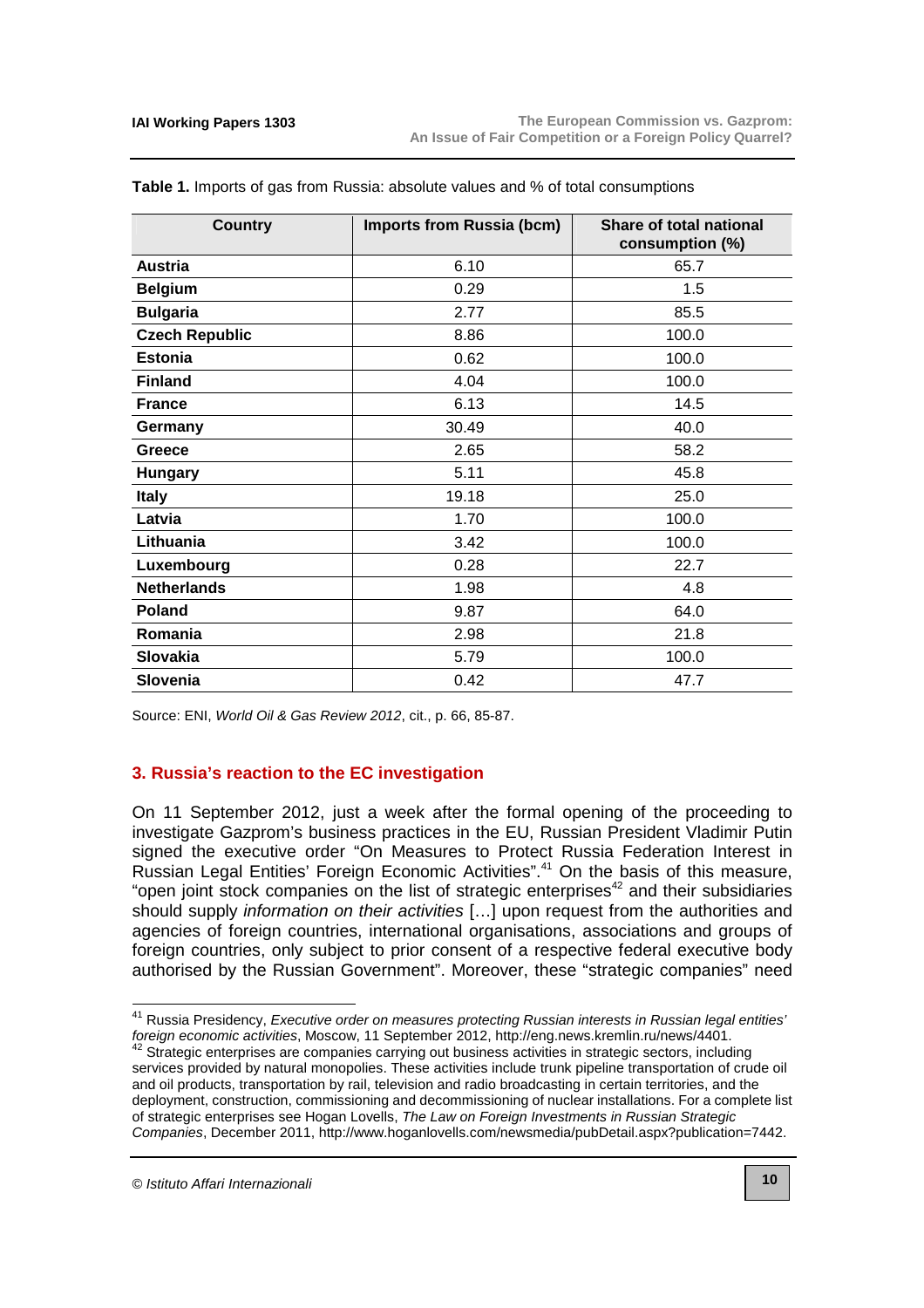government approval before making amendments to contracts concluded with foreign partners, or before selling financial assets and property abroad. The federal executive bodies appointed by the government, Putin's executive order instructs, "must refuse to grant [their] consent to these actions to proceed if they could harm Russia's economic interests". In short, Putin's decree aims at insulating Russia's strategic enterprises operating abroad from legal inspections and rulings, requiring them to obtain government permission to disclose information to foreign regulators, modify contracts and sell assets abroad.

While the Kremlin considers the EU antitrust initiative "an attempt [...] to pressure Gazprom and influence prices and the result of commercial negotiations, which is clearly in breach of market principles",<sup>43</sup> and therefore contests it in economic terms, Putin's executive order in fact formalizes the primacy of the Kremlin's strategic interests over business ones. This is no novelty for Russia. After all, the executive order just contributes to strengthening government control of strategic activities, in keeping with the 2008 Strategic Enterprises Law.<sup>44</sup> This piece of legislation explicitly requires prior government approval for direct or indirect acquisition by a foreign investor of "control" over strategic enterprises, included subsoil strategic companies.

Putin's executive order, however, goes much further, and could have a very negative effect on the capacity of Russian companies to do business abroad, not only in Europe. In the EU context, the president's intervention not only limits Gazprom's capacity to operate freely in its key export market, but could be seen as an admission that the company has something to hide. In that sense, it could work as a further spur to the Commission to dig as deeply as possible into Gazprom's businesses in Central and Eastern Europe. At the global level, Putin's move could harm Russia's strategic companies (not only Gazprom), which obviously have to operate according to the laws of foreign countries. The provision, for instance, would undermine Gazprom's capacity to do business in key energy producing countries such as Norway, Algeria, Venezuela and the United States (US), or major consumers such as China and India. According to Putin's decree, indeed, any single administrative procedure or business agreement requiring the company to provide information to foreign agencies or regulators is expected to be conveyed to Moscow for government evaluation and approval, which will evidently greatly complicate relations between Russian companies and their foreign partners.

For these reasons, it is unlikely that the executive order will be applied in full to all foreign activities of Russian strategic companies. If it were, this would sensibly damage Russian business and negatively affect Russia's appeal as a commercial partner around the world.<sup>45</sup> Its full application in the European context is also questionable. The executive order will probably be applied in specific circumstances considered sensitive by the Russian political elite.

j

 $^{43}$  Catherine Belton, Alex Barker and Joshua Chaffin, "Kremlin Shield from EU Probe", cit.

<sup>44</sup> Russia, Federal Law No. 57-FZ on "Procedures for Foreign Investments in the Business Entities of Strategic Importance for Russian National Defence and State Security", 29 April 2008,

[http://en.fas.gov.ru/legislation/legislation\\_50727.html.](http://en.fas.gov.ru/legislation/legislation_50727.html)

<sup>45</sup> Konstantin von Eggert, "Due West: Putin's Intervention in Gazprom Probe Set to Backfire", RIA Novosti, 14 September 2012, [http://en.rian.ru/columnists/20120914/175955751.html.](http://en.rian.ru/columnists/20120914/175955751.html)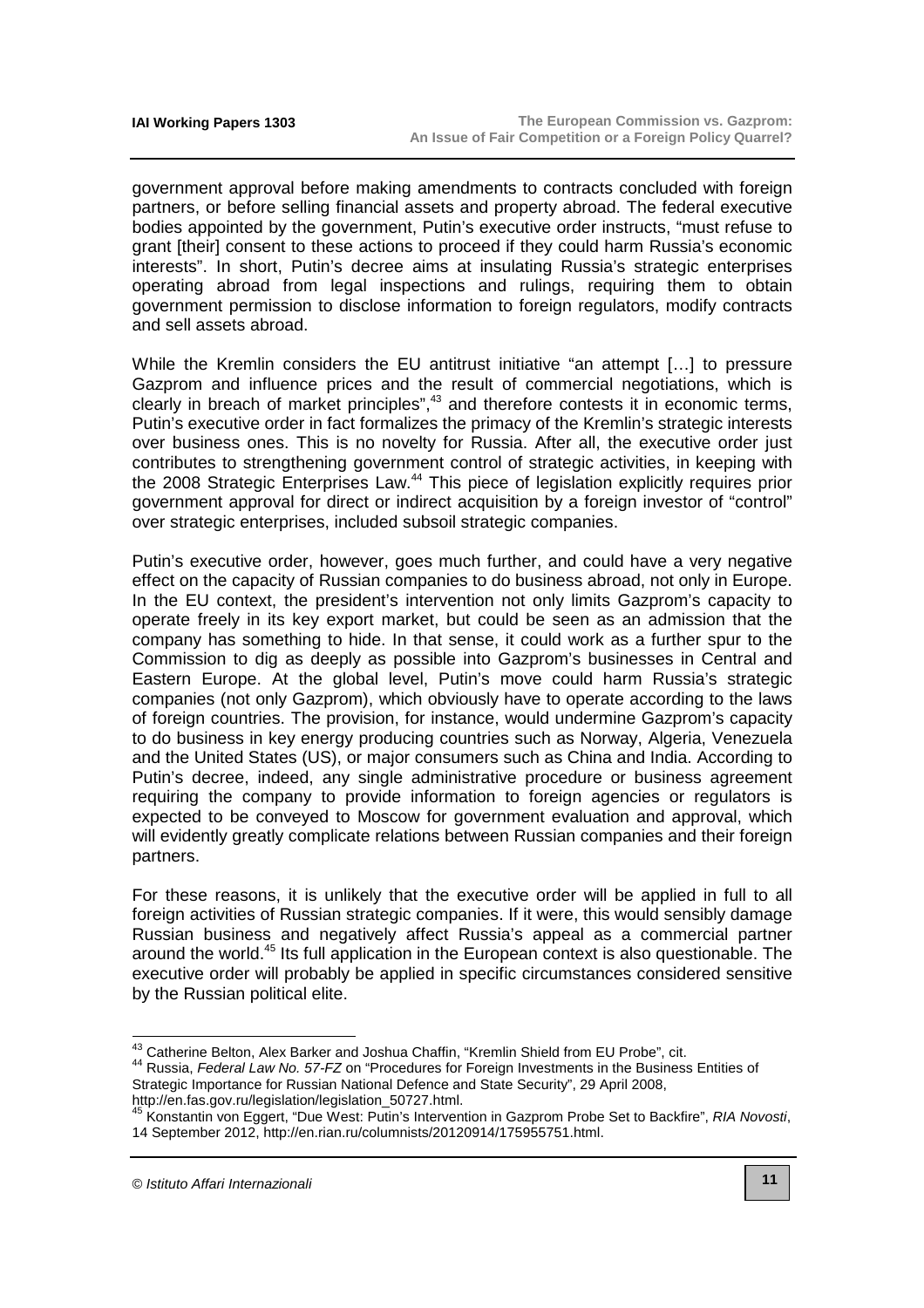Irrespective of whether Putin's order will be applied in full or only selectively, Russia's vigorous reaction has elevated the EC-Gazprom legal dispute from the technicalbureaucratic level to the political-strategic one. In so doing, the Kremlin is perhaps counting on the fact that its strong ties with the EU's big gas consumers, most notably Germany and Italy, may help shelter Gazprom from the effects of the investigation. In the meantime, Moscow has also sent some more conciliatory messages to EU headquarters. At the end of September, news reports circulated that Gazprom might eventually agree to break up its vertically-integrated structures in the EU (according to a procedure known in EU jargon as "unbundling").<sup>46</sup> While unconfirmed officially, Gazprom would reportedly be ready to create two separate entities, possibly registered in Switzerland, of which the first would manage transport and storage operations in Europe and the second would deal with gas trading and marketing activities. Gazprom would maintain ownership of the two subsidiaries, even though they would be legally independent companies operating under strictly autonomous administrative, management and accountability procedures. All these activities are currently managed through Gazprom Germania GmbH, a company fully controlled by Gazprom's subsidiary Gazpromexport, which in turn holds all Gazprom's assets in EU countries. Such a move would align Gazprom with the EU Third Energy Package's unbundling requirements while also providing some shelter from the competition investigations launched by Brussels.

## **4. The way ahead**

If the aforementioned reports were to be confirmed, Russia's response to the EC's initiative would combine political toughness with business concessions. The direct intervention of President Putin has made it plain that the Kremlin is determined to keep full control over Gazprom's activities. Furthermore it has revealed that any potential openings and compromise solutions, such as the possibility of unbundling Gazprom's activities in the EU by creating two separate companies, would be ultimately driven by the Kremlin, given the extensive power that Putin's executive order has given the government in approving the sale of parts of Russia's strategic companies.

In ordinary energy antitrust cases, the EC generally reaches compromise solutions through the adoption of "commitment decisions".<sup>47</sup> This legal mechanism ensures a settlement when the investigated party is willing to cooperate with the EC and commit to meeting the EC's concerns. This is what happened in the majority of the antitrust cases discussed above, some of which involved Gazprom. But this investigation is of a different nature, because of both its magnitude and its political implications. The key question is therefore whether Gazprom (read: the Kremlin) is willing to agree to a settlement of the dispute along parameters set by the EU antitrust authority.

© Istituto Affari Internazionali

<sup>&</sup>lt;sup>46</sup> "Gazprom plans reform of assets to avoid EU probe", in Russia Today (RT), 20 September 2012, [http://rt.com/business/news/gazprom-eu-probe-gas-anti-trust-610.](http://rt.com/business/news/gazprom-eu-probe-gas-anti-trust-610)

<sup>47</sup> Commitment decisions are established by Art. 9 of the Council Regulation No. 1/2003 on the implementation of the rules on competition laid down in Articles 81 and 82 of the Treaty, 16 December 2002, [http://eur-lex.europa.eu/LexUriServ/LexUriServ.do?uri=CELEX:32003R0001:en:NOT.](http://eur-lex.europa.eu/LexUriServ/LexUriServ.do?uri=CELEX:32003R0001:en:NOT)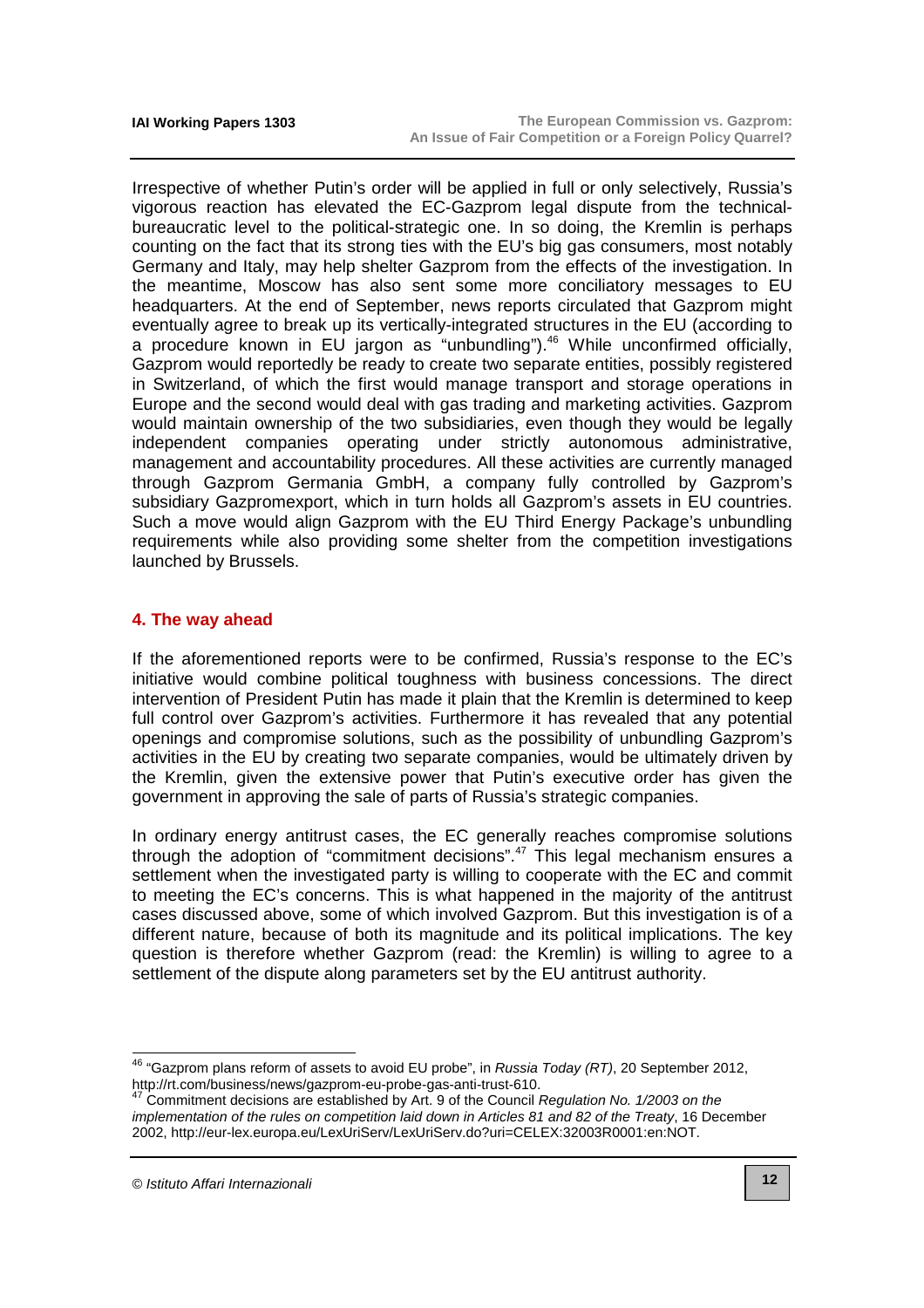Traditionally, Russia has tried to use its close relations with key European countries such as France, Germany and Italy to protect Gazprom from the Commission's technical proceedings. Today, however, the balance seems to have tilted conclusively in favour of the EC, which makes it unlikely that Russia and its closest EU partners can agree upon a compromise over the Commission's head. Russia would make a mistake if it were to underestimate the EC's powers in enforcing antitrust rules. In the absence of a settlement, the case is likely to evolve into a complete European antitrust process. This would probably lead to an EC "prohibition decision"<sup>48</sup> by which the Commission would impose financial penalties on the company. Gazprom would then challenge the Commission's decision, and the case would in all likelihood end up before the ECJ. This would hardly be an ideal scenario for Gazprom, given that the Commission has not lost an abuse-of-dominance case since EU antitrust rules first entered into force in 1958. A ruling by the ECJ is therefore likely to lead to a break-up of Gazprom's business structure in the EU or a multi-billion euro fine.

To make things worse for Gazprom, its business model is challenged in the EU not only by the Commission and on a legal basis, but also by market operators on an economic basis. Before the official opening of the antitrust investigation, key European gas buyers had become increasingly vocal in their complaints about Gazprom's contractual practices now under the Commission's scrutiny. Upon the periodical review of supply contracts, EU gas buyers protested against the financial unsustainability of the whole oil-linked pricing framework so dear to the Russian energy giant (as well as to other suppliers such as Sonatrach and Statoil). In October 2012, for instance, ENI's chief executive officer Paolo Scaroni publicly said that the Italian company might not renew its take or pay contracts with its Russian and Algerian suppliers, signalling the intention to rely more on spot pricing<sup>49</sup>. It therefore looks like Gazprom and other suppliers will hardly be able to avoid revision of their pricing mechanisms in gas contracts, irrespective of the outcome of the EC's antitrust investigation.

These circumstances should encourage Russia to abandon its zero-sum game mentality, according to which any change in Gazprom's business model would invariably be negative. On the contrary, Russia should find some common ground with the Commission and other European partners in order to reform the long-established EU-Russia energy relationship. A substantial adjustment has been made necessary by the ongoing dramatic changes in the global gas market brought about by the US-driven shale gas revolution and the growth of trade in liquefied natural gas (LNG). Although at a slower pace than in the North American or East Asian markets, such a transformation of the energy equation is also affecting European markets, which are becoming increasingly liquid and competitive. These developments are likely to put the current gas supply model (long-term contracts, with take or pay clauses and oil-pegged prices) under severe pressure and to increase Gazprom's vulnerability in the absence of a substantial review of its business strategies.

The EC's probe, therefore, could act as a driver for a reorganization of Gazprom's activities in Europe which is also being requested by its traditional EU partners. It might

© Istituto Affari Internazionali

 $48$  Prohibition decisions are established by Art. 7 of the Council Regulation No. 1/2003.

<sup>49</sup> "ENI CEO says mulling not renewing take-or-pay contracts", Reuters, 10 October 2012,

[http://www.reuters.com/article/2012/10/10/eni-idAFL6E8LAGAP20121010.](http://www.reuters.com/article/2012/10/10/eni-idAFL6E8LAGAP20121010)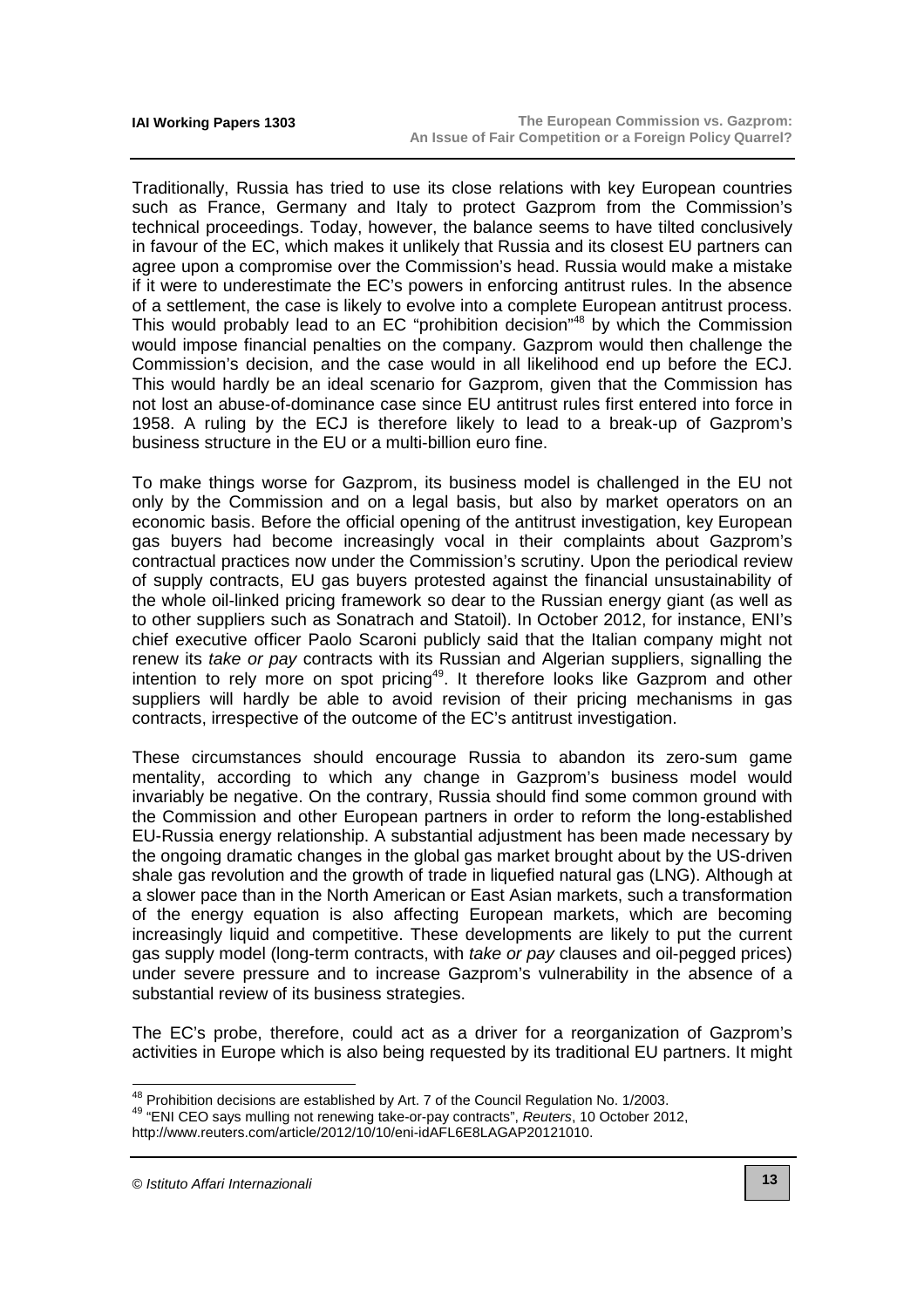represent the occasion for the Kremlin to establish a dialogue with Commission officials, with a view to seeking a win-win solution for both parties. Given the interdependence between the Russian and European gas sectors, the mutual benefits of a stable relationship between the parties cannot be underestimated. The traditional model based on long-term contracts and oil-indexed pricing has ensured such stability, its geopolitical side-effects notwithstanding. But now that the sustainability of that model is ever more doubtful, the wisdom of an (at least partial) reform of Gazprom's business model is based on an economic, and not only a political, rationale. The Commission's investigation could turn into either a positive driver for consensual change or, alternatively, an unwelcome and inopportune (given both Russia's and the EU's economic difficulties) element of tensions in EU-Russia relations.<sup>50</sup>

The Kremlin will be pivotal in determining the future trajectory of Gazprom's relationship with EU gas buyers. Given that its European partners cannot stop the Commission's antitrust initiative, Moscow can either choose cooperation with the Commission or appeal to its "friends" in the attempt to deflect the Commission's requests as much as possible.

The best-case scenario would be the adoption of an EC "commitment decision" accompanied by concrete action to deepen the EU-Russia Energy Dialogue. This should not only imply the acceptance of unbundling rules, but also the adoption of a series of measures aimed at genuinely reinforcing the energy ties between Europe and Russia. The establishment of a solid mutual investment regime in the respective energy sectors, or the indexing of long-term supply contracts to market gas prices, are only two cases in point.

However, the Kremlin could also opt for a strategy of confrontation. Russia's noncompliance with the Commission's requests and the ECJ's verdicts would likely exacerbate tensions with the EU and pave the way for a major political clash. A breakup in the EU-Russia energy relationship would be a losing option for everybody. As far as the EU is concerned, looser ties with its greatest gas supplier could impair or at any rate undermine its security of supply, exactly when the world is moving towards larger consumption of gas and greater competition to ensure resources. Clashing with the EU over gas would be unwise also for Russia, which can count on no more reliable consumer than the EU, its efforts at liberalizing the energy market notwithstanding.

Possible alternatives include a strategic second-best for both the EU and Russia. An increase in LNG purchases seems the most promising solution for the EU to handle a potential standoff with Russia. In spite of a recent boom, however, the LNG market still seems far from being supplied and liquid enough to meet European needs. China offers Russia a possible alternative destination to Europe. However, while bilateral relations with Beijing have improved recently, putting its security of demand in the hands of its rising Asian neighbour still represents a strategic risk for Russia. In

 $\overline{a}$ 

<sup>&</sup>lt;sup>50</sup> One example: long-term contracts have always been justifies by Russians with the need to underpin the development of new gas resources. Despite this, and despite the huge cash inflow derived from gas exports, in the 2000s Gazprom's output remained stable, while both the internal and the EU demand started increasing. See Boris Nemstov and Vladimir Milov, Putin and Gazprom, Moscow, 2008, [http://www.europeanenergyreview.eu/data/docs/Viewpoints/Putin%20and%20Gazprom\\_Nemtsov%20en%](http://www.europeanenergyreview.eu/data/docs/Viewpoints/Putin%20and%20Gazprom_Nemtsov%20en%) 20Milov.pdf.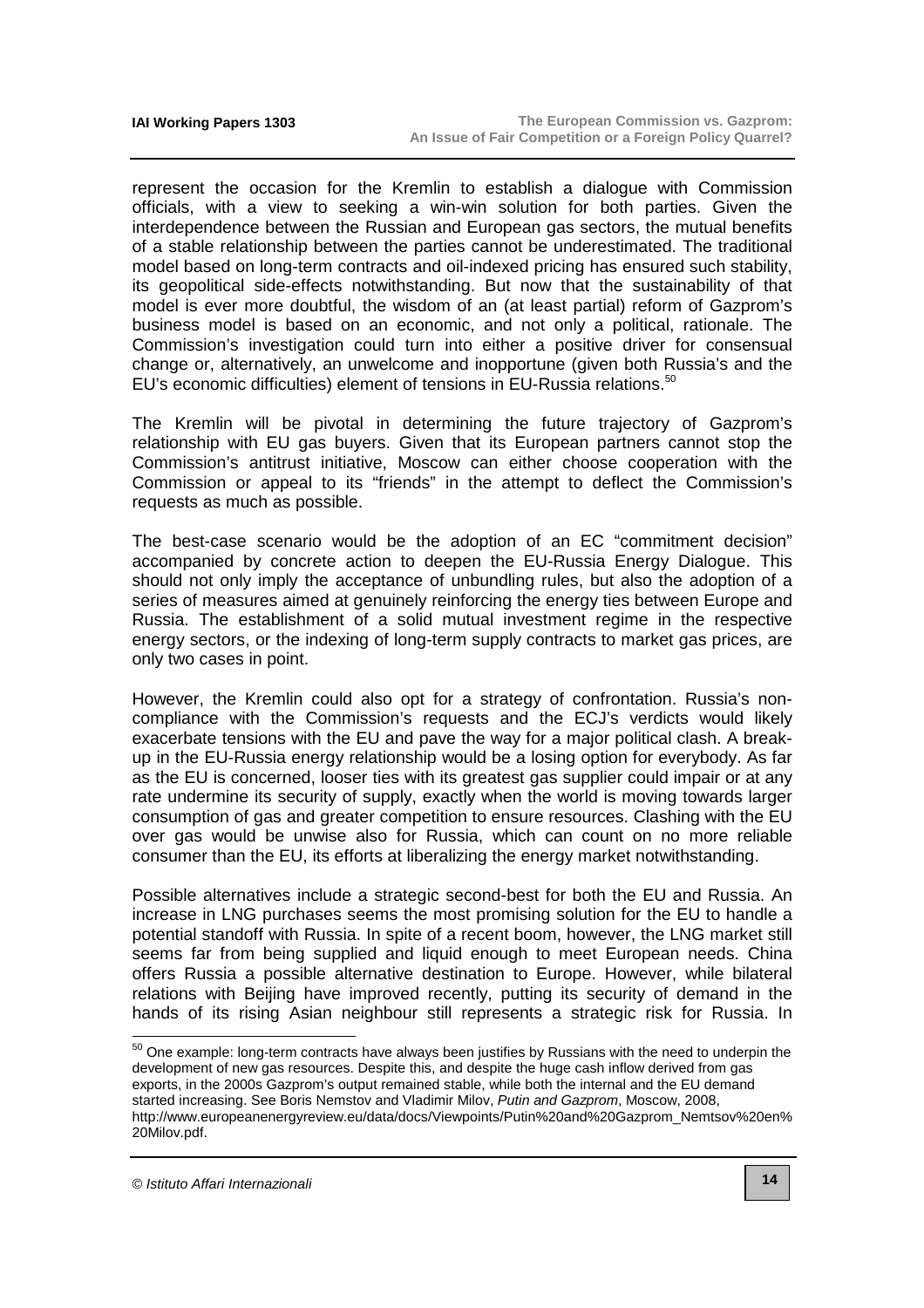addition, Russia would need time and money to re-structure its transport system eastward (currently it mostly runs west). EU energy purchases still provide Russia with a better chance to keep state coffers filled with energy-originated cash. The antitrust move by the Commission, if it really forces a restructuring of the Gazprom business model and allows for greater access to EU downstream markets, could even lead to an increase in Russian energy revenues.

## **Conclusions**

The so-called *antitrust clash of the decade* between the European Commission and Russia's state-run energy giant, Gazprom, is expected to affect the future of EU-Russia gas relations deeply. Should the Kremlin bow to the Commission's authority to rule over Gazprom's activities in Europe, the supply model that has characterized the European gas market in the past decades would radically change. Gazprom's compliance with EU antitrust rules may lead to the establishment of a clearer business framework, paradoxically strengthening mutual confidence between the parties. Stronger EU-Russia ties would possibly limit the effects in Europe of the transformations underway in the global gas markets - particularly the growth of LNG trade. To ensure such developments, however, political dialogue between Moscow and the European capitals is needed so that the Kremlin's strategic concerns can be harmonized with the Commission's requests, many of which Gazprom finds extremely difficult to stomach.

If, on the contrary, Moscow decides to openly challenge the European Union, refusing to reach a settlement with the EC and ignoring the ECJ's sentences, the ensuing clash would immediately take on a geopolitical dimension, as EU member states could not but be involved. A strategy based on gathering support from its closest allies in the EU, while engaging in a harsh legal battle with the Commission, would seriously risk undermining the stability of the EU-Russia energy relationship. Under these circumstances, any attempt by Russia's European partners to lobby Brussels to halt the antitrust proceedings would probably fail, not least because the member states have no legal power to do that (and in any case there would not be a majority of member states willing to interfere with the Commission's action). The collision would accelerate the transformation processes in the European gas market along different models, probably based on greater reliance on LNG and necessarily premised on a more diversified set of suppliers. However, there is no guarantee that this adjustment, which would in any case take time and money, would achieve the level of stability that the EU thinks is necessary for securing its energy supplies.

A clash with the EU would also weaken Russia's attempt to become the world's main energy exporter. The Kremlin is aware of the mutual benefits accruing from a stable EU-Russia gas relationship. It should put its Cold War era zero-sum game mindset aside once and for all and accept the fact that the rule of law, rather than political relations, constitutes the most solid basis for that relationship to endure and prosper in the future. It should therefore abandon any hope that the antitrust proceeding can be stopped in other ways than by reaching a settlement with the Commission, even if this were to involve the unbundling of Gazprom's vertically integrated structure. While Gazprom would lose its dominant position, it could still benefit from reforming its

<sup>©</sup> Istituto Affari Internazionali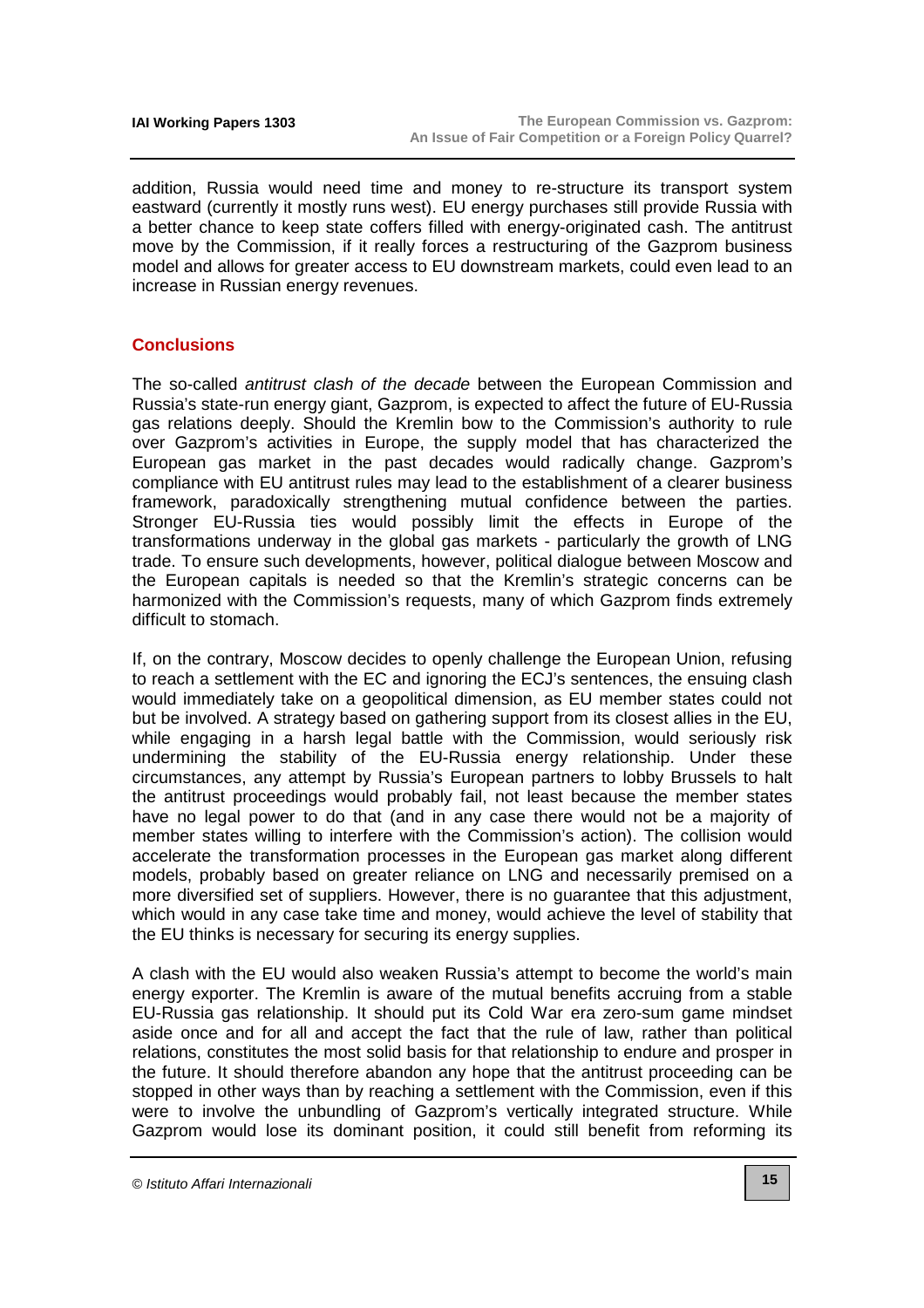business model because it would gain more access to EU midstream and downstream markets. It is high time that the Russian leadership comes round to appreciating that playing by the rules of the EU energy sector might well be in harmony with its strategic calculations.

Updated: 15 January 2013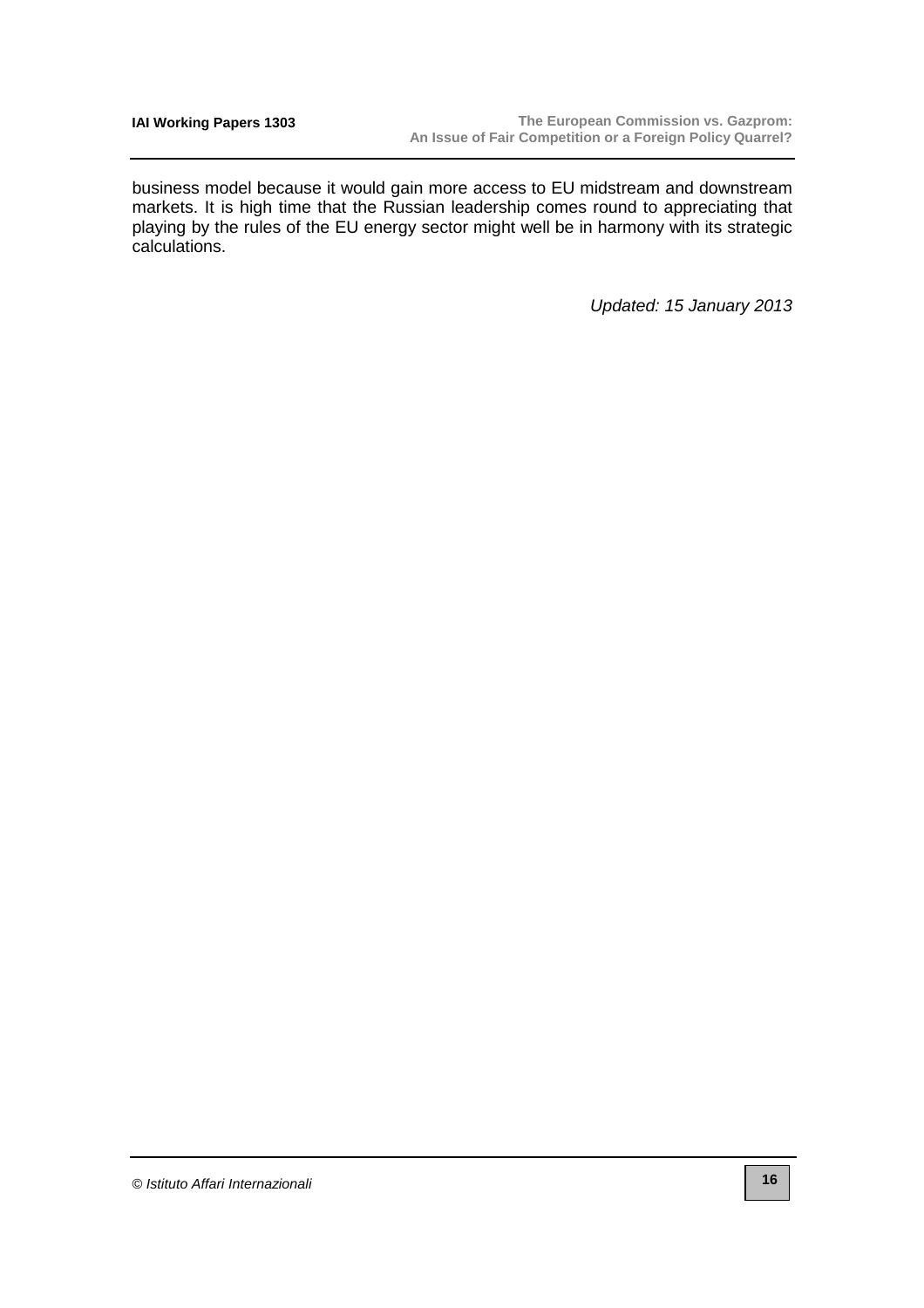#### **References**

#### Books and articles

Harley Balzer, "The Putin Thesis and Russian Energy Policy", in Post-Soviet Affairs, Vol. 21, No. 3 (July-September 2005), p. 210-225

ENI, World Oil & Gas Review 2012[, September 2012, https://www.eni.com/world-oil](https://www.eni.com/world-oil-gas-review-2012/wogr.shtml)gas-review-2012/wogr.shtml

Hogan Lovells, The Law on Foreign Investments in Russian Strategic Companies, December 2011,

<http://www.hoganlovells.com/newsmedia/pubDetail.aspx?publication=7442>

Alexander Medvedev, "Is Gazprom's Strategy Political?", in Europe's World, No. 9 (Summer 2008), p. 63-67, [http://www.europesworld.org/portals/0/PDF\\_version/EW9\\_FINAL\\_ENG.pdf](http://www.europesworld.org/portals/0/PDF_version/EW9_FINAL_ENG.pdf)

Boris Nemstov and Vladimir Milov, Putin and Gazprom, Moscow, 2008, <http://www.europeanenergyreview.eu/data/docs/Viewpoints/Putin%20and%20Gazprom> \_Nemtsov%20en%20Milov.pdf

Martha Brill Olcott, "Vladimir Putin and the Geopolitics of Oil", paper prepared for the Baker Institute research project on The Energy Dimension in Russian Global Strategy, [October 2004, http://bakerinstitute.org/publications/vladimir-putin-and-the-geopolitics](http://bakerinstitute.org/publications/vladimir-putin-and-the-geopolitics-of-oil)of-oil

Alan Riley, "Commission v. Gazprom: The Antitrust Clash of the Decade", in CEPS Policy Briefs, No. 285 (31 October 2012), <http://www.ceps.eu/node/7433>

Tom Smeenk, Russian Gas For Europe: Creating Access and Choice, The Hague, Clingendael International Energy Programme, July 2010, <http://www.clingendael.nl/publications/?id=8038>

Jonathan P. Stern, The Future of Russian Gas and Gazprom, Oxford and New York, Oxford University Press, 2005

Kim Talus, "Long-term natural gas contracts and antitrust law in the European Union and the United States", in The Journal of World Energy Law and Business, Vol. 4, No. 3 (September 2011), p. 260-315, <http://dx.doi.org/10.1093/jwelb/jwr015>

Jan Techau, "Russia's Geopolitical Gazprom Blunder", in Judy Dempsey's Strategic Europe Blog, 6 November 2012, <http://carnegieeurope.eu/strategiceurope/?fa=49911>

Ben Van Rompuy, "The Impact of the Lisbon Treaty on EU Competition Law: A Review of Recent Case Law of the EU Courts", in Antitrust Chronicle, Vol. 12, No. 1 (Winter 2011), <http://ssrn.com/abstract=1970081>

<sup>©</sup> Istituto Affari Internazionali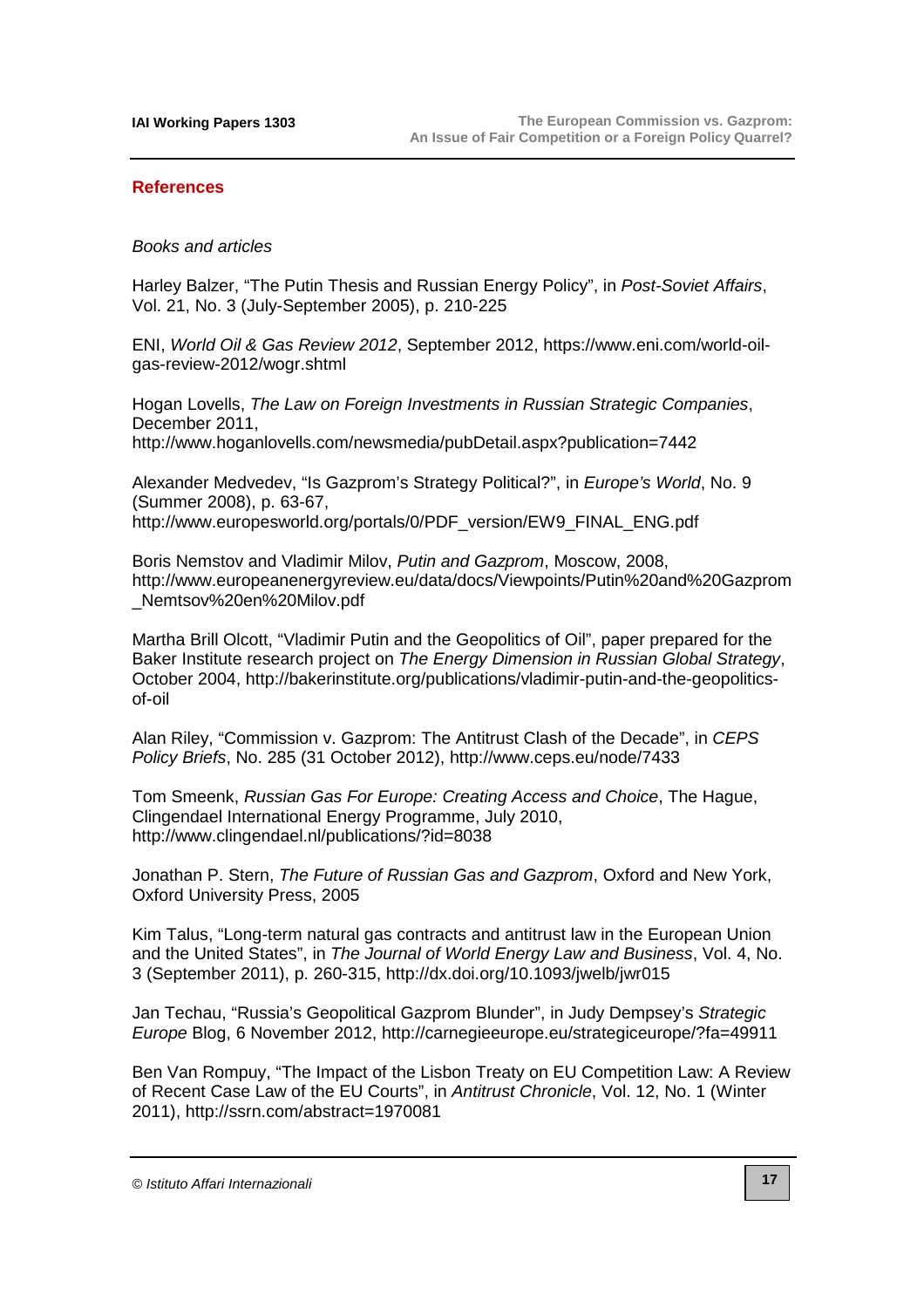#### **Documents**

- European Union

Joaquín Almunia, Better working markets at the service of growth (SPEECH/12/653), 2nd International Competition Forum, Warsaw, 27 September 2012, [http://europa.eu/rapid/press-release\\_SPEECH-12-653\\_en.htm](http://europa.eu/rapid/press-release_SPEECH-12-653_en.htm)

European Commission, Case No. 36246: Marathon/Ruhrgas/GDF et alia, [http://ec.europa.eu/competition/elojade/isef/case\\_details.cfm?proc\\_code=1\\_36246](http://ec.europa.eu/competition/elojade/isef/case_details.cfm?proc_code=1_36246)

European Commission, Case No. 39816: Upstream gas supplies in Central and Eastern Europe,

[http://ec.europa.eu/competition/elojade/isef/case\\_details.cfm?proc\\_code=1\\_39816](http://ec.europa.eu/competition/elojade/isef/case_details.cfm?proc_code=1_39816)

European Commission, Case No. 39317: E.On gas foreclosure, [http://ec.europa.eu/competition/elojade/isef/case\\_details.cfm?proc\\_code=1\\_39317](http://ec.europa.eu/competition/elojade/isef/case_details.cfm?proc_code=1_39317)

European Commission, Decision initiating an inquiry into the gas and electricity sectors pursuant to Article 17 of Council Regulation (EC) No 1/2003, 13 June 2005, [http://ec.europa.eu/competition/sectors/energy/inquiry/14062005\\_decision\\_en.pdf](http://ec.europa.eu/competition/sectors/energy/inquiry/14062005_decision_en.pdf)

European Council, Regulation No. 1/2003 on the implementation of the rules on competition laid down in Articles 81 and 82 of the Treaty, 16 December 2002, <http://eur-lex.europa.eu/LexUriServ/LexUriServ.do?uri=CELEX:32003R0001:en:NOT>

European Union, Directive 98/30/EC concerning common rules for the internal market in natural gas, 22 June 1998, http://eur[lex.europa.eu/LexUriServ/LexUriServ.do?uri=CELEX:31998L0030:en:NOT](http://eur-lex.europa.eu/LexUriServ/LexUriServ.do?uri=CELEX:31998L0030:en:NOT)

European Union, Directive 2003/55/EC concerning common rules for the internal market in natural gas and repealing, 26 June 2003, http://eur[lex.europa.eu/LexUriServ/LexUriServ.do?uri=CELEX:32003L0055:en:NOT](http://eur-lex.europa.eu/LexUriServ/LexUriServ.do?uri=CELEX:32003L0055:en:NOT)

European Union, Directive 2009/73/EC concerning common rules for the internal market in natural gas and repealing, 13 July 2009, http://eur[lex.europa.eu/LexUriServ/LexUriServ.do?uri=CELEX:32009L0073:en:NOT](http://eur-lex.europa.eu/LexUriServ/LexUriServ.do?uri=CELEX:32009L0073:en:NOT)

- Russia

Russia, Federal Law No. 57-FZ on "Procedures for Foreign Investments in the Business Entities of Strategic Importance for Russian National Defence and State Security", 29 April 2008, [http://en.fas.gov.ru/legislation/legislation\\_50727.html](http://en.fas.gov.ru/legislation/legislation_50727.html)